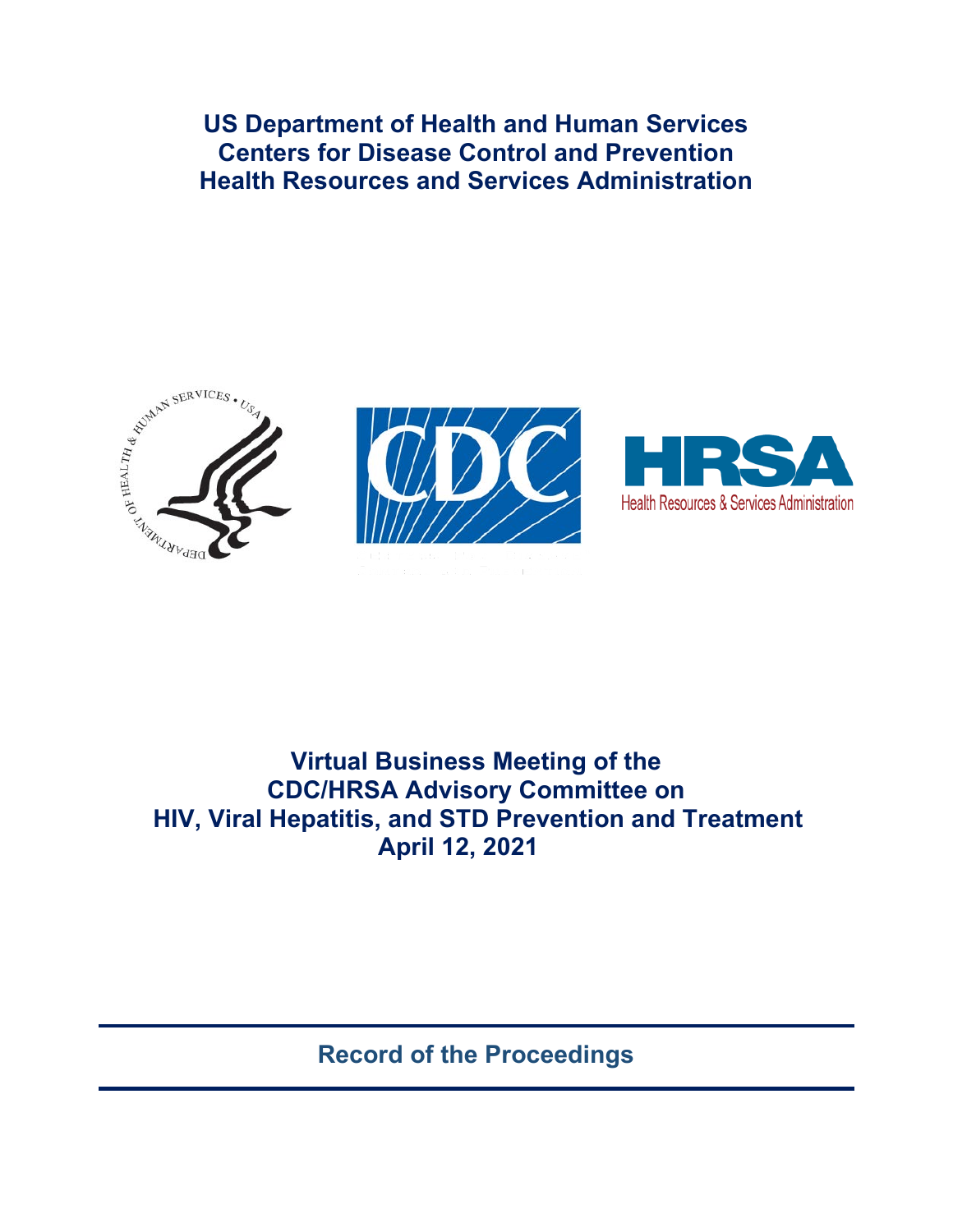## Contents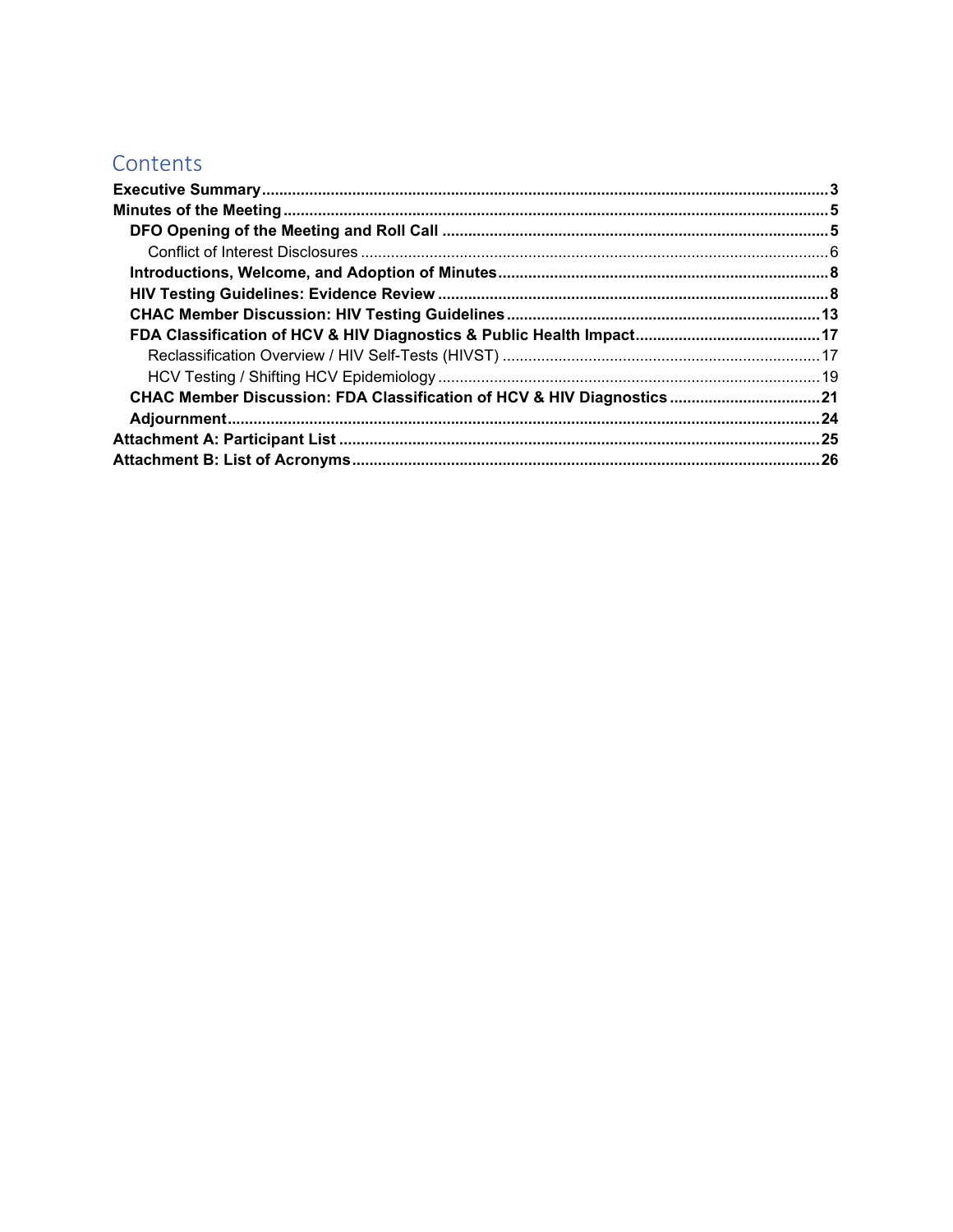## **Executive Summary**

<span id="page-2-0"></span>The United States (US) Department of Health and Human Services (HHS); the Centers for Disease Control and Prevention (CDC) National Center for HIV/AIDS, Viral Hepatitis, Sexually Transmitted Diseases (STDs), and Tuberculosis (TB) Prevention (NCHHSTP); and the Health Resources and Services Administration (HRSA) HIV/AIDS Bureau (HAB) convened a meeting of the CDC/HRSA Advisory Committee on HIV, Hepatitis, and STD Prevention and Treatment (CHAC). In response to the COVID-19 pandemic, the proceedings were held virtually via Zoom on April 12, 2021.

The focus of this CHAC Business Session was for members to hear presentations on two pressing matters of interest: 1) **Updating CDC's HIV Testing Guideline** in terms of the evidence review that is underway and in the context of taking steps toward making the guideline more nimble and routinizing/normalizing HIV testing and integration into the clinical setting; and 2) **FDA's impending reclassification of human immunodeficiency viruses (HIV) and Hepatitis C virus (HCV) diagnostic tests** from Class III to Class II in the context of HIV self-tests (HIVST) and the shifting HCV epidemiology.

With regard to **updating CDC's HIV guidelines**, CHAC members were asked to consider, deliberate, and provide feedback on what guideline topics/areas they think are most important to prioritize for implementation based on the Ending the HIV Epidemic (EHE) goals; what they would prioritize given limited evidence from mathematical models; and what implementation approach they think would work best to improve guideline access, awareness, and adherence. The following themes emerged:

- $\Box$  Members found it shocking that only 44% of providers are aware of the guidelines 15 years after publication. Perhaps it would be beneficial to assess the 56% who report being unaware of the guidelines, which could lead to more strategic analyses and responsive campaigns.
- $\Box$  Perhaps rather than trying to make every provider and patient aware of the guideline, the focus should be on system rather than individual change such as implementation of standing orders in a hospital system or clinical setting for routine, universal, opt-out testing whenever blood is drawn. One challenge with testing in the hospital/emergency department (ED) setting is not having the equipment to run that volume of testing. It also is important to remember that while testing could be standardized, providers must have the skill set to empathetically and efficiently make referrals.
- $\Box$  Standardization of systems must be afforded to everyone who presents to the clinical setting.
- $\Box$  It is important to examine the success stories and ascertain how to incorporate them into standing orders.
- $\Box$  In terms of the legal review, it does not appear that instituting policies has had an impact on diagnosed positives.
- $\Box$  At least in the short-term while dealing with the pandemic, consideration should be given to integrating HIV and COVID-19 testing as a tool for identification of those with HIV in order to start antiretroviral therapy (ART) treatment early and to begin pre-exposure prophylaxis PrEP for those who are at high-risk but test negative. Perhaps existing models can be drawn upon. At least in Atlanta, every patient in the Veterans Administration (VA) has been screened with very few exceptions.
- $\Box$  Having a prevalence bar is incredibly confusing for physicians, given that no one knows what the prevalence is in their area nor can they assess the prevalence of micro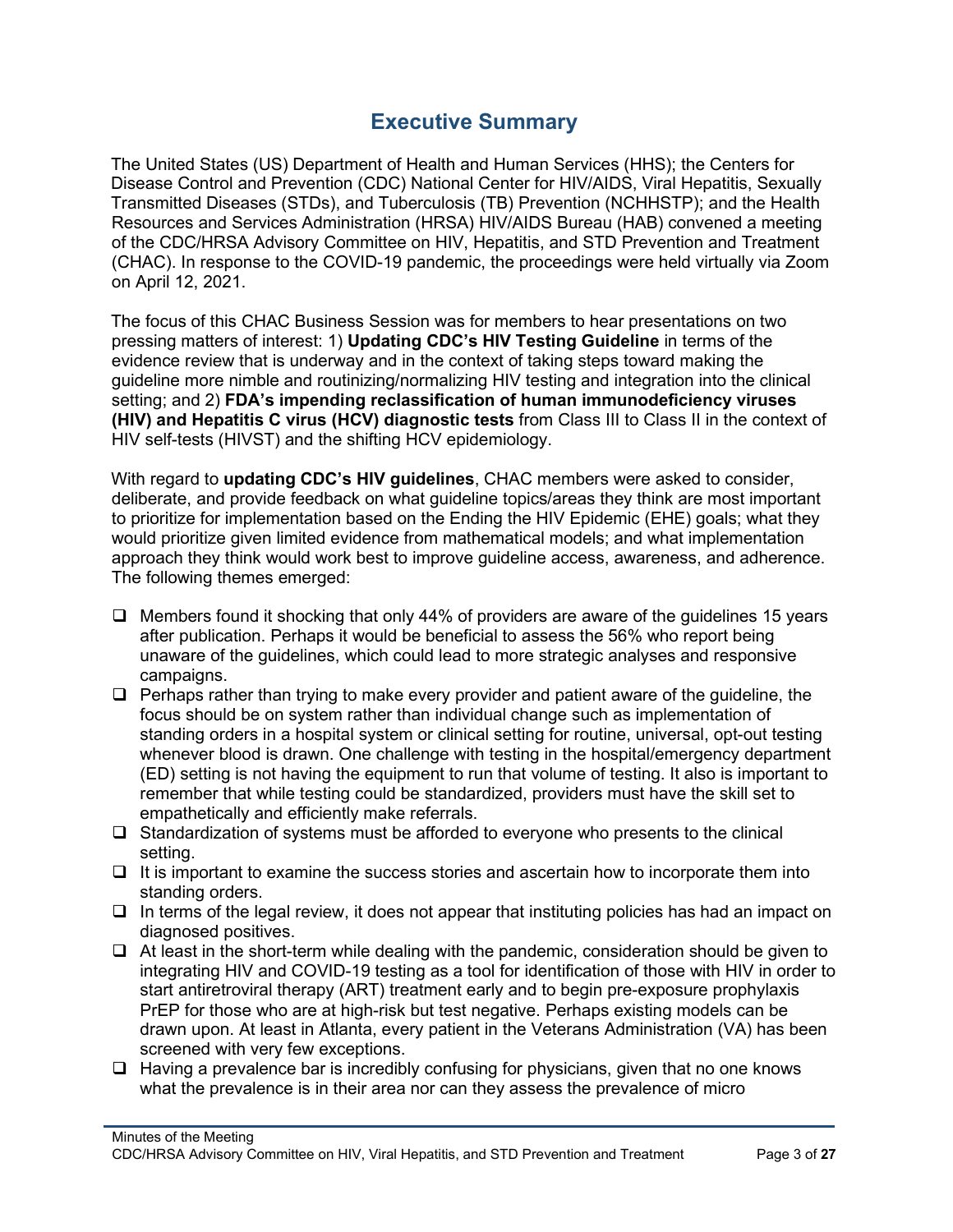populations. Similarly, patients and providers are terrible at understanding who is at highrisk. Given that the prevalence threshold poses such a barrier, there was some support for eliminating it.

- $\Box$  Given that risk is not static over time, a single lifetime test does not seem prudent.
- $\Box$  There are concerns about the 21<sup>st</sup> Century Cures Act that allows record sharing between patients and clinics in terms of those 26 years of age and younger whose data may be made available to the policy holder, as well as infants of mothers who are HIV-positive because if those tests are in the baby's chart that information will be available for the father.

In terms of **FDA's impending reclassification of human immunodeficiency viruses (HIV) and Hepatitis C virus (HCV) diagnostic tests** from Class III to Class II in the context of HIVST and the shifting HCV epidemiology, CHAC members were asked to consider, deliberate, and provide feedback on the minimum performance standards that should be considered to allow for public health benefit of OTC HIVST; additional parameters/questions members would like to provide feedback on; and whether there is a public health benefit for having access to an oral fluid HCV antibody test in the US and if so, how much sensitivity loss could be tolerated before the test would no longer be useful. The following themes arose:

- $\square$  Some sentiment was expressed that there is no public health benefit to having access to an oral fluid HCV antibody test in the US and that oral antibody testing outside the US has been a failure. None of the publications provide any evidence that the oral antibody tests lead to outcomes that are meaningful (e.g., prevention, treatment, cure, decreasing prevalence/incidence, decreasing morbidity/mortality) toward elimination with the exception of the Australian study. Unlike the HIV oral testing that provides a diagnosis, HCV antibody screening is not diagnostic so these tests cannot be compared one to the other. It is doing a horrible disservice to people not to give them a diagnosis. In 2021, antibody screening that does not give a diagnosis should be phased out and there should be a move toward the science that is available, which is one-step, point-of-contact (PoC), rapid viral load nucleic acid molecular diagnostic testing. The fingerstick does everything and better than the oral fluid test.
- $\Box$  There could be a scenario in which a positive oral fluid antibody test would prompt a fingerstick antigen test, which could provide immediate results but reduce the frequency of fingersticks. While this does not yet exist, perhaps the future will provide more opportunities than are currently available.
- $\Box$  There is support for movement toward a one-step diagnosis. A rapid fingerstick that does not require any equipment would be an exceptional advancement in single-step testing; however, cost precludes a single-step test at this time. In the interim, there is still a legitimate question with the tools available in the US regarding whether oral fluid testing would advance opportunities in certain settings and could be more successfully coupled with a dried bloodspot or rapid PoC ribonucleic acid (RNA) test that does not exist in the US yet.
- $\Box$  Perhaps there is a role for an oral HCV antibody test that can be used as a screening tool at community events that perhaps could be coupled with a rapid RNA test.
- $\Box$  There probably will be a fall-off of sensitivity and specificity to ramp up some of the OTC HIVST, which may be okay in the short-term as long as there is adequate communication about what the test results mean. The long-term goal should be to get to a highly sensitive and highly specific test for all people in all settings.
- □ More people than ever understand sensitivity and specificity because of COVID-19. It is possible that some of the technology developed for SARS-CoV-2 actually could be adapted to a PCR test that does not need that kind of equipment and could be done inexpensively if there is enough of a market. Within clinical settings, there still could be a more efficient process with high throughput machines.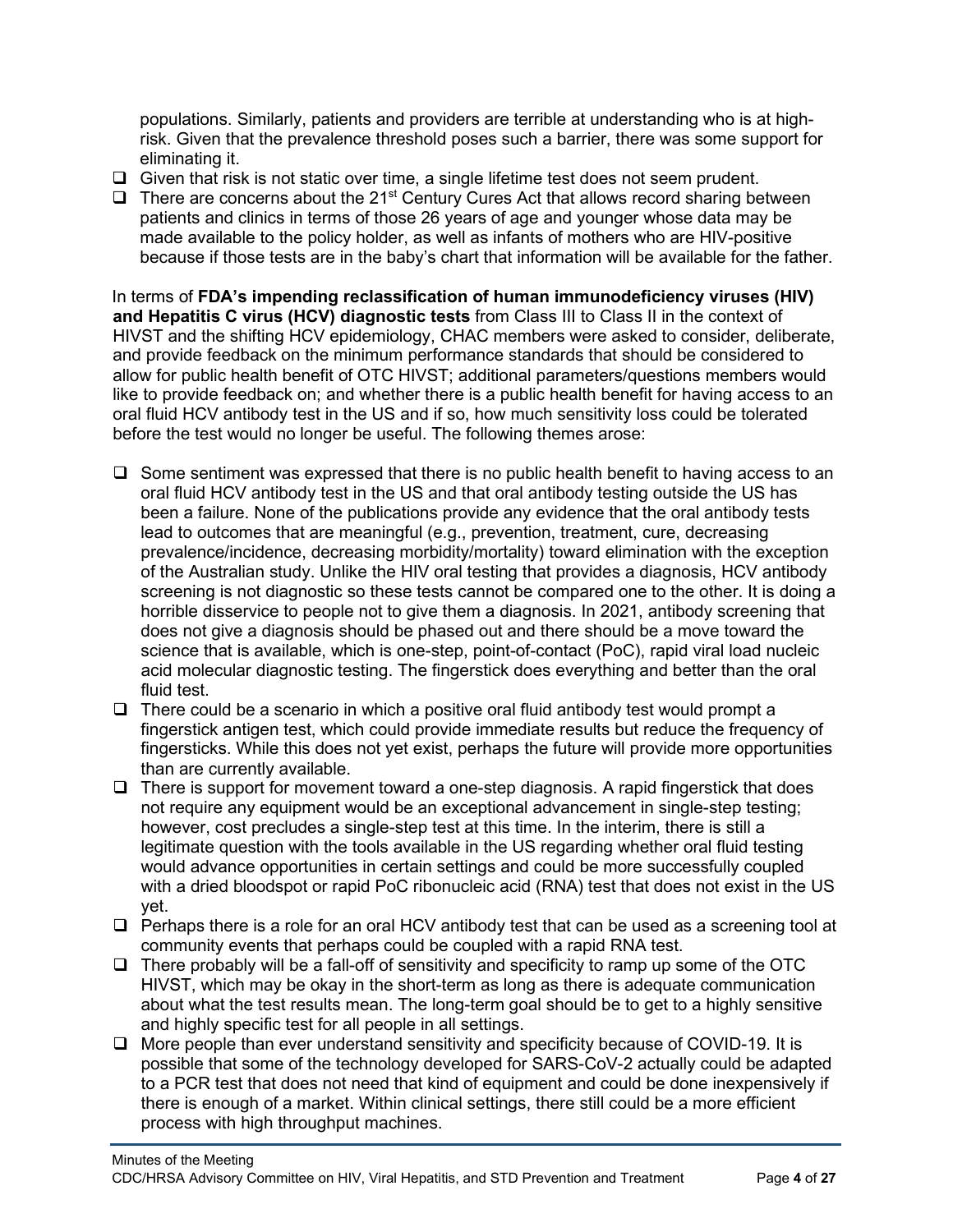## **US DEPARTMENT OF HEALTH AND HUMAN SERVICES CENTERS FOR DISEASE CONTROL AND PREVENTION HEALTH RESOURCES AND SERVICES ADMINISTRATION CDC/HRSA Advisory Committee on HIV, Viral Hepatitis, and STD Prevention and Treatment April 12, 2021**

## **Minutes of the Meeting**

<span id="page-4-0"></span>The United States (US) Department of Health and Human Services (HHS); the Centers for Disease Control and Prevention (CDC) National Center for HIV/AIDS, Viral Hepatitis, Sexually Transmitted Diseases (STDs), and Tuberculosis (TB) Prevention (NCHHSTP); and the Health Resources and Services Administration (HRSA) HIV/AIDS Bureau (HAB) convened a meeting of the CDC/HRSA Advisory Committee on HIV, Hepatitis, and STD Prevention and Treatment (CHAC). In response to the COVID-19 pandemic, the proceedings were held virtually via Zoom on April 12, 2021.

The CHAC is a committee chartered under the Federal Advisory Committee Act (FACA) to advise the Secretary of HHS, Director of CDC, and Administrator of HRSA on objectives, strategies, policies, and priorities for HIV, viral hepatitis, and STD prevention and treatment efforts for the nation.

Information for the public to attend the CHAC meeting virtually was published in the *Federal Register*, in accordance with FACA rules and regulations. All sessions of the meeting were open to the public. Please see Appendix A for the Participant List.

## **DFO Opening of the Meeting and Roll Call**

#### <span id="page-4-1"></span>**Staci Morris**

Public Health Advisor Office of Policy, Planning and Partnerships National Center for HIV/AIDS, Viral Hepatitis, STD, and TB Prevention Centers for Disease Control and Prevention

Ms. Morris welcomed participants to the CHAC meeting and called the proceedings to order at 3:00 PM Eastern Time (ET). She indicated that due to the time limitation for this meeting, members of the public would not have the opportunity to provide oral comments. However, written comments may be submitted up to 10 business days after the meeting. These should be submitted to [smorris4@cdc.gov](mailto:smorris4@cdc.gov) or [nchhstppolicy@cdc.gov.](mailto:nchhstppolicy@cdc.gov) The email subject line for comments should read, "April 12 CHAC Public Comment - ATTN Staci Morris."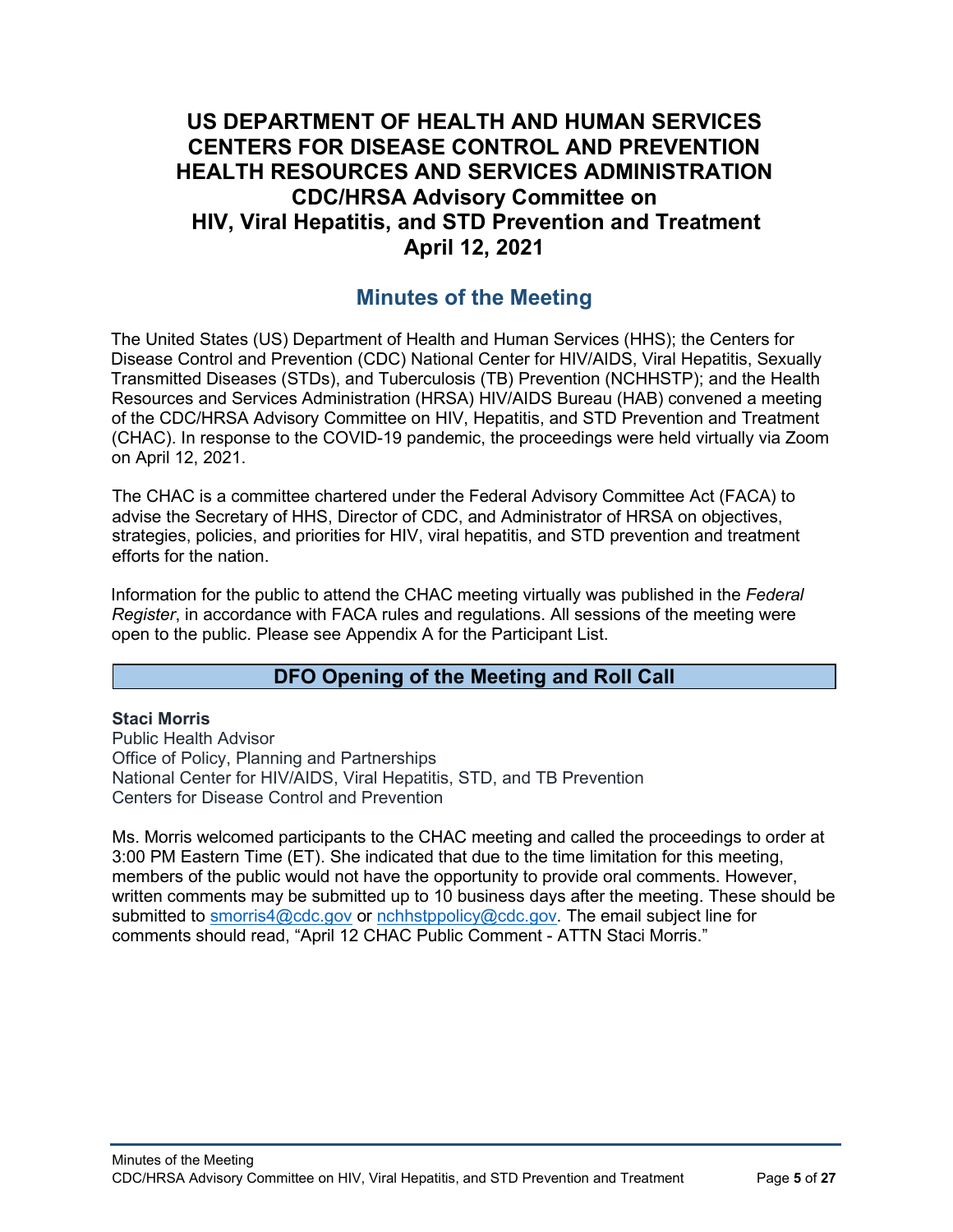#### **RADM Jonathan Mermin, MD, MPH**

Director, National Center for HIV/AIDS, Viral Hepatitis, STD and TB Prevention Centers for Disease Control and Prevention CHAC Designated Federal Officer Centers for Disease Control and Prevention

On behalf of CDC and HRSA, Dr. Mermin welcomed those present and expressed appreciation to everyone for taking time off of their busy public health schedules to join this meeting. He explained that this special business meeting was being facilitated to share information and gain feedback on two topics: 1) updates to the HIV testing guidelines from CDC; and 2) information pertaining to the Food and Drug Administration (FDA) reclassification of hepatitis C virus (HCV) and HIV diagnostics.

Dr. Mermin reminded everyone that CHAC meetings are open to the public and all comments made during these proceedings are a matter of public record. Members should be mindful of potential conflicts of interest (COIs) identified by the Committee Management Office (CMO) and recuse themselves from voting or participating in any discussions for which they may have a conflict. He then conducted a roll call to determine the CHAC voting members and *ex-officio* members who were in attendance.

<span id="page-5-0"></span>

| <b>CHAC Voting Member</b><br>(Institution/Organization)                                  | <b>Disclosure of Conflict</b>                                                                                                                                             |
|------------------------------------------------------------------------------------------|---------------------------------------------------------------------------------------------------------------------------------------------------------------------------|
| Wendy Armstrong, MD<br>(Emory University School of<br>Medicine)                          | Recipient of funding from HRSA/Ryan White<br><b>HIV/AIDS Program</b>                                                                                                      |
| Jean R. Anderson, MD<br>(The Johns Hopkins Hospital)                                     | Recipient of funding from NIH, HRSA/Ryan White<br>HIV/AIDS Program, and Gilead (for an Educational<br>Research Program) and spouse has stock in AbbVie,<br>BMS, and Merck |
| Jodie Dionne-Odem, MD<br>(University of Alabama, Birmingham)                             | Recipient of funding from NIH                                                                                                                                             |
| Travis Gayles, MD, PhD<br>(Montgomery County Department of<br>Health and Human Services) | Recipient of funding from HRSA/Ryan White<br>HIV/AIDS Program and CDC                                                                                                     |
| Debra Hauser, MPH<br>(Advocates for Youth)                                               | Recipient of funding from CDC, ViiV, and Gilead                                                                                                                           |
| Venton Hill-Jones, MSHCAD, PMP<br>(Southern Black Policy and Advocacy<br>Network)        | Recipient of funding from Gilead                                                                                                                                          |
| Devin Hursey<br>(The U.S. People Living with HIV<br>Caucus)                              | Recipient of funding from Gilead                                                                                                                                          |
| Shruti Mehta, PhD, MPH<br>(Johns Hopkins Bloomberg School of<br>Public Health)           | Recipient of funding from Gilead and Abbott                                                                                                                               |

## **Conflict of Interest Disclosures**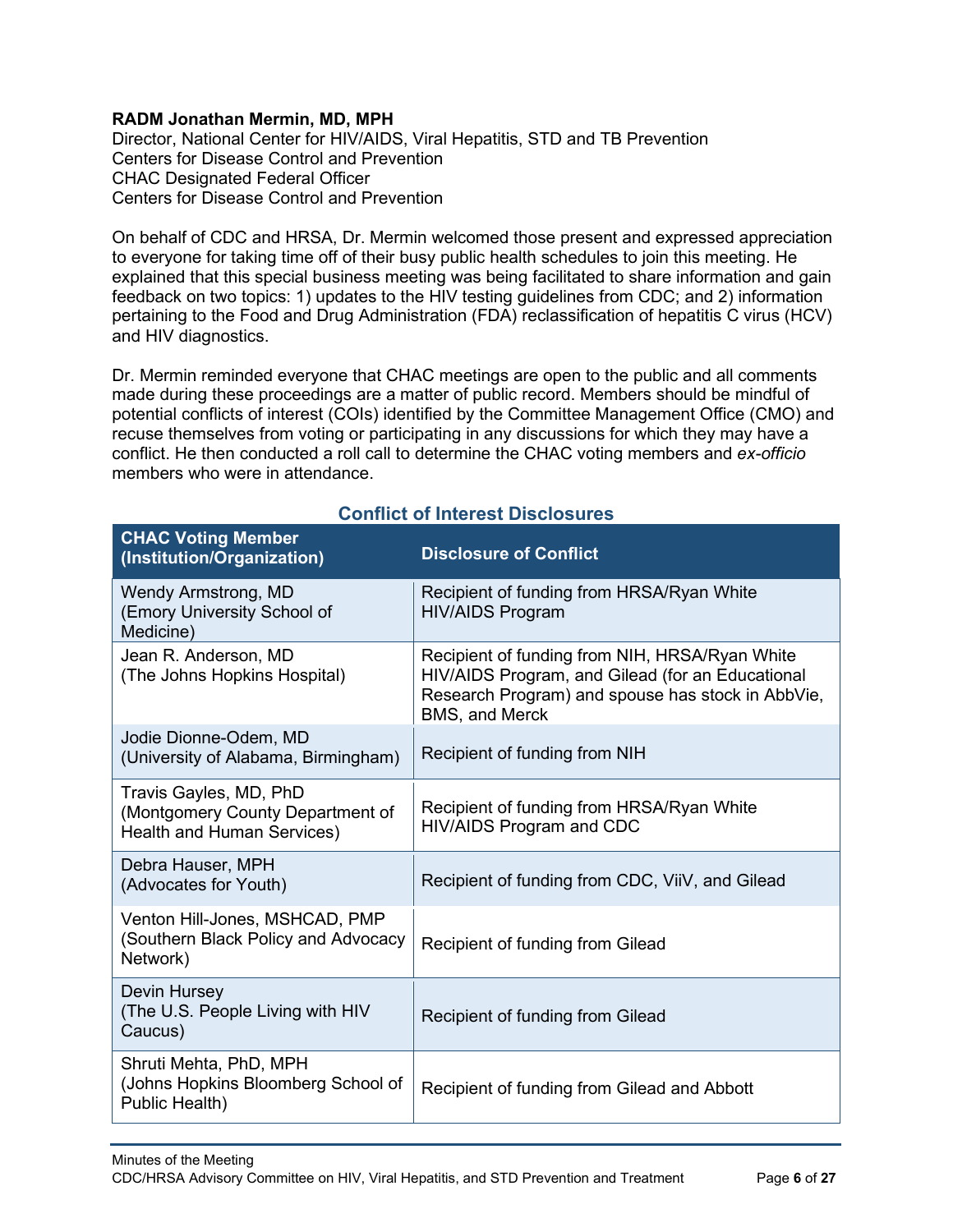| Gregorio A. Millett, MPH<br>(amfAR, Foundation for AIDS<br>Research)                           | Recipient of funding from ViiV                                               |
|------------------------------------------------------------------------------------------------|------------------------------------------------------------------------------|
| Johanne Morne, MSED<br>(AIDS Institute, New York State<br>Department of Health)                | Recipient of HRSA/Ryan White HIV/AIDS Program<br>and CDC                     |
| <b>Kneeshe Parkinson</b><br>(Washington University/Project ARK)                                | Recipient of funding from HRSA/Ryan White<br><b>HIV/AIDS Program</b>         |
| Leandro Rodriquez, MBA<br>(Latino Commission on AIDS)                                          | Recipient of funding from HRSA/Ryan White<br>HIV/AIDS Program, CDC, and ViiV |
| <b>Robert Riester</b><br>(Denver Element)                                                      | Recipient of funding from CDC and HRSA/Ryan White<br><b>HIV/AIDS Program</b> |
| Gloria Searson, MSW<br><b>Coalition on Positive Health</b><br>Empowerment                      | Recipient of funding from Merck, Gilead, ViiV, and<br>AbbVie                 |
| Bradley Stoner, MD, PhD<br>(Queen's University)                                                | Recipient of funding from CDC                                                |
| Lynn Erica Taylor, MD,<br>FAASLD(University of Rhode<br>Island/CODAC Behavioral<br>Healthcare) | Recipient of funding from CDC and NIH                                        |

*Ex-Officio* members in attendance included Dr. Pradip Akolkar of the Food and Drug Administration (FDA), Dr. Paul Gaist of the National Institutes of Health (NIH) Office of AIDS Research, Dr. Neerja Gandotra of the Substance Abuse and Mental Health Services Administration (SAMHSA), Ms. Kaye Hayes of HHS Office of HIV/AIDS and Infections Disease Policy, Iris Mabry-Hernandez of the Agency for Healthcare Research and Quality (AHRQ), Dr. Douglas Olsen for the Centers for Medicare and Medicaid Services (CMS).

Ms. Morris confirmed that 16 voting members were in attendance, thus constituting a quorum for CHAC to conduct its business on April 12, 2021.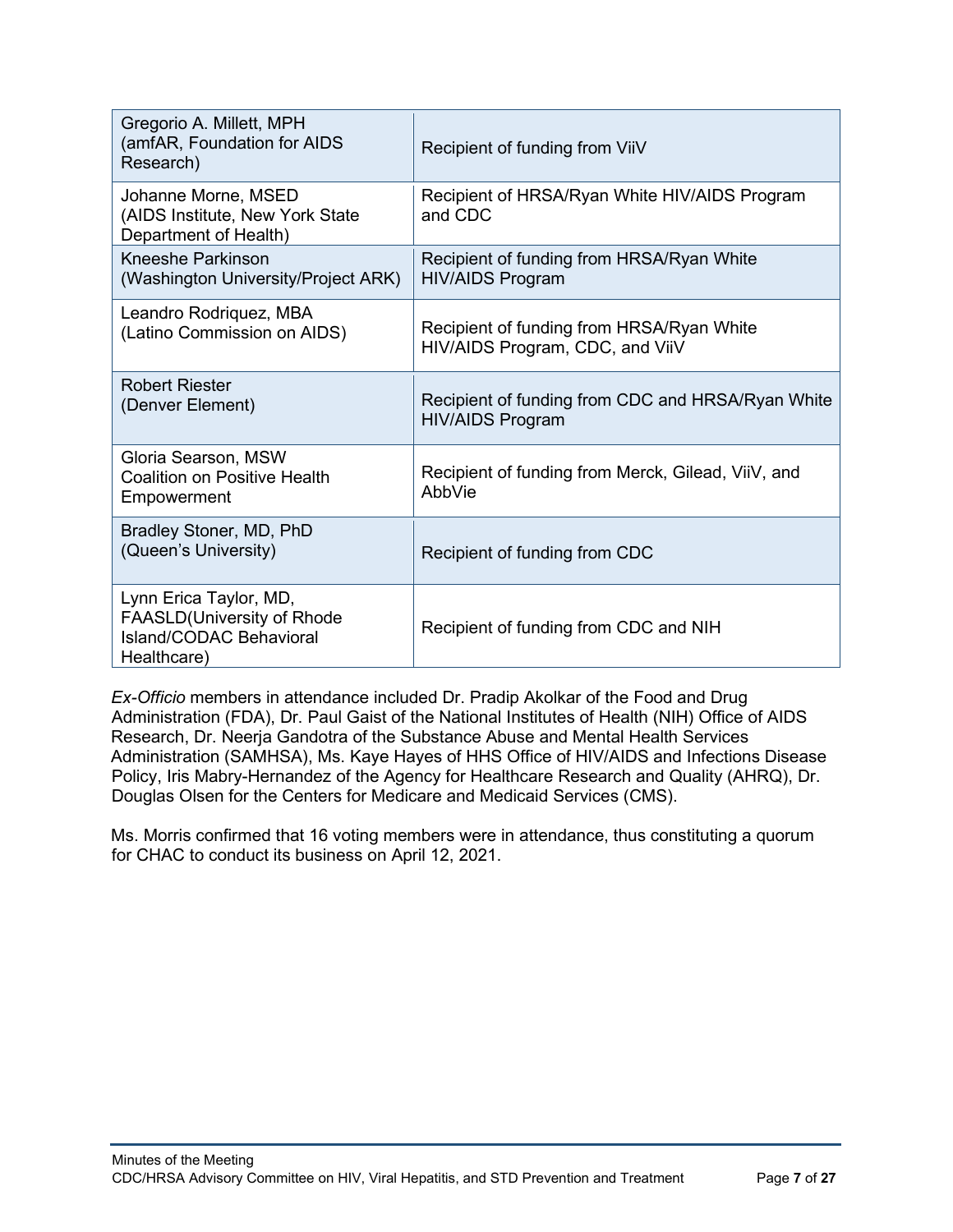### **Introductions, Welcome, and Adoption of Minutes**

#### <span id="page-7-0"></span>**Bradley Stoner, MD, PhD**

CHAC Co-Chair, CDC Appointee

#### **Jean Anderson, MD**

CHAC Co-Chair, HRSA Appointee

Drs. Stoner and Anderson welcomed everyone to the April 12, 2021 CHAC business meeting. Dr. Stoner thanked the CHAC members, federal officials, CDC and HRSA staff, and the general public in attendance. He reviewed the agenda for the day, with the first order of business to seek review and approval of the minutes from the November 5-6, 2020 CHAC meeting. No errors or omissions were identified, no questions or concerns were raised, and no edits were suggested.

#### **CHAC Action**

Ms. Hauser made a motion to approve the minutes, which was seconded by Dr. Dionne-Odem. CHAC members unanimously approved the minutes with no changes or further discussion.

## **HIV Testing Guidelines: Evidence Review**

#### <span id="page-7-1"></span>**Irene Hall, PhD**

Acting Director, Division of HIV/AIDS Prevention Centers for Disease Control and Prevention

Dr. Hall provided a summary of the steps being taken to update the CDC HIV testing guideline and to include the implementation. The guideline was published in 2006 and was one of the most successful and groundbreaking guidelines to date. The guideline transformed the paradigm of how HIV testing was implemented into routine HIV care in healthcare settings, and was an important step to normalizing and destigmatizing HIV testing. The guideline and its related paradigm shift inspired other federal agencies to change their guidelines to be consistent with the CDC guideline, such as the Veterans Administration (VA), the United States Preventive Services Task Force (USPSTF), and CMS.

Since 2006, CDC has supported implementation of the guideline by helping health departments and community-based organizations to conduct testing, sponsor testing events, promote testing social marketing campaigns, build capacity, and provide training and education. CDC's expanded testing initiative was funded in 2007 and 2011 and helped with implementation of the guideline in 27 jurisdictions in the US. This resulted in an improvement in testing. The National Health Interview Survey (NHIS) shows that lifetime testing in the US population increased between the time periods of 2003-2006 and 2007-2010.

In terms of outcomes in the 15 years that have passed since the groundbreaking guideline was published, CDC knew it was important before starting the updating process to evaluate implementation of the guideline and examine the barriers to implementation. An analysis of 2006-2016 data from the General Social Survey (GSS) shows that implementation of the guideline has been suboptimal. The data showed that only about 40% of non-institutionalized US adults had ever been tested for HIV, and that only about 62% of persons who reported HIVrelated risk behaviors in the past 12 months were ever tested for HIV<sup>1</sup>. Furthermore, a recent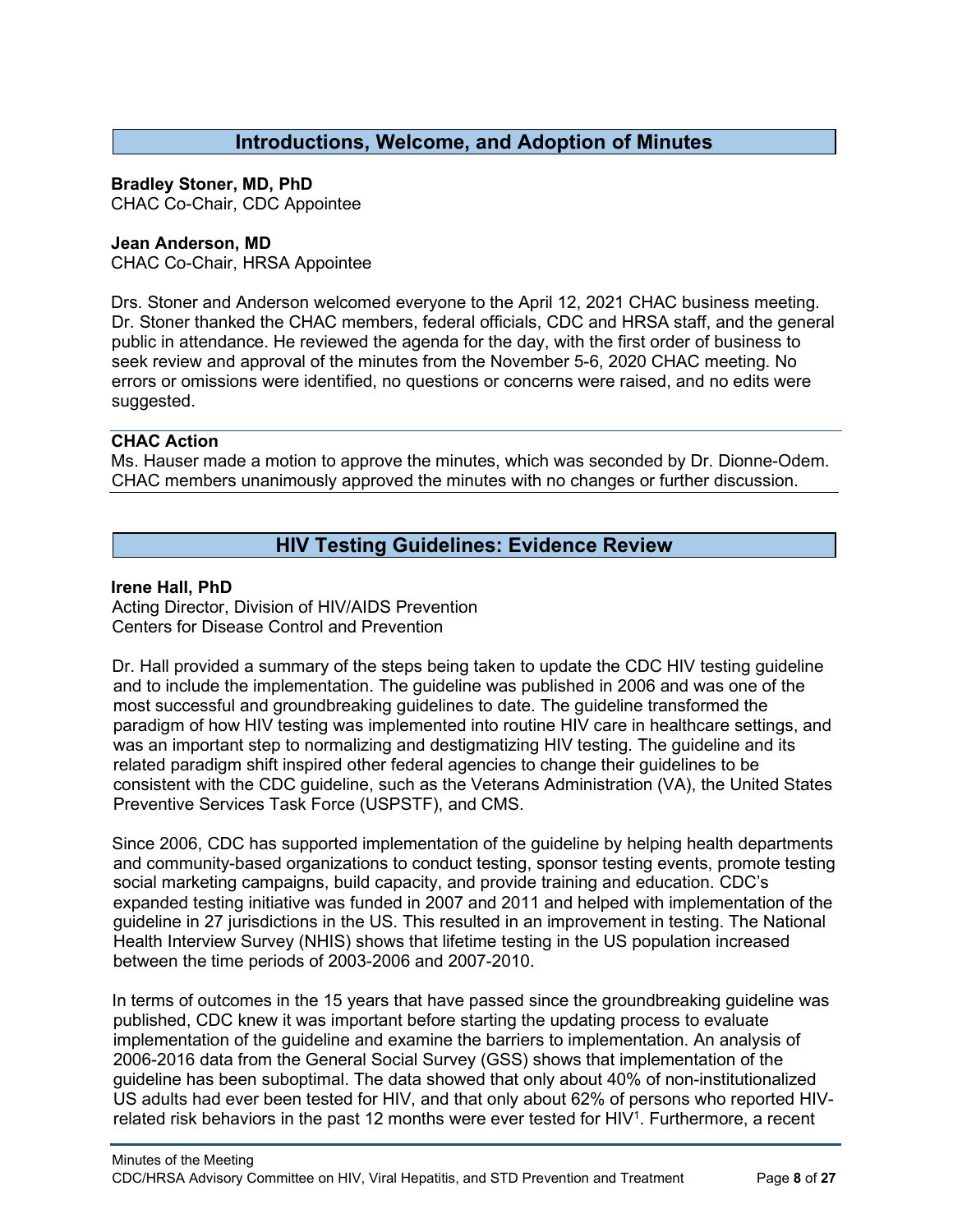analysis of data from national medical care surveys shows that although several hundred million visits were made annually to physician offices, community health centers (CHCs), and emergency departments (EDs) by persons 13 to 64 years of age between 2009-2017, HIV testing occurred at less than 1% of visits to EDs and physician offices and less than 3% of visits to CHCs<sup>2</sup>. Despite the major efforts and resources that went into developing and implementing this guideline, studies also have shown that less than half of primary care physicians (PCP) in CHCs were aware of the quidelines even though they are CDC's primary stakeholders<sup>3</sup> [ 1 Interval Since Last HIV Test for Men and Women with Recent Risk for HIV Infection — United States, 2006–2016, MMWR, June 22, 2018; Pitasi et al; <sup>2</sup>HIV Testing Trends at Visits to Physician Offices, Community Health Centers, and Emergency Departments , United States, 2009–2017; Weekly / June 26, 2020 , Hoover et al; <sup>3</sup>J Int Assoc Provid AIDS Care. 2014 Jul-Aug; 13(4): 296–299].

One of the first questions CDC faced regarded whether to update the guideline or scale up implementation, and the decision was made to do both. To a certain degree, implementation depends upon effectively translating the guideline into implementation products like provider toolkits, decision support tools, clinical flow algorithms, et cetera. There are methods to improve translation of the guidelines through developmental work and a parallel process for translating the product during the development of the guideline to reduce considerable time between publishing the guideline and implementation, and to reduce any confusion that may be created by having a lag.

CDC chose to pursue this concurrent approach, which means that they are developing a robust process and incorporating the new elements into the guideline while simultaneously supporting the development of related implementation tools. This approach is multi-pronged and involves four distinct parallel processes including a comprehensive environment assessment, end user needs assessment and public comments, evidence reviews, and implementation planning. The advantages are that there is a clear mechanism for guideline scoping and topic prioritization, it affords opportunities to receive stakeholder input at earlier stages, and it provides greater clarity, transparency, and integrity of the process.

In terms of stakeholder input, CDC reached out to 3 groups of stakeholders to understand uptake, lessons learned, and gaps in the current guideline and to use this information in the guideline updating process. In 2018, subject matter experts (SMEs) from the Division of HIV/AIDS Prevention (DHAP) participated in a comprehensive environmental assessment of the 2006 guideline implementation. They evaluated how well the guideline was implemented, lessons learned, barriers, gaps, and other insights. This information was used to define the guideline updates related to content, dissemination, implementation, and evaluation. They also reached out to external stakeholders through a Federal Register Notice (FRN) in which stakeholders were asked to share their input, which was received from a variety of 62 stakeholders (e.g., patient advocates, CBOs, health departments, universities, program managers, patients). A provider (e.g., end user) needs assessment was conducted through a collaboration with CDC's Office of Technology and Innovation (OTI) and Georgia Institute of Technology (Georgia Tech). This assessment provided insight on how the design, format, and publication platforms of the guideline affected accessibility and implementation and was an eye-opener for CDC.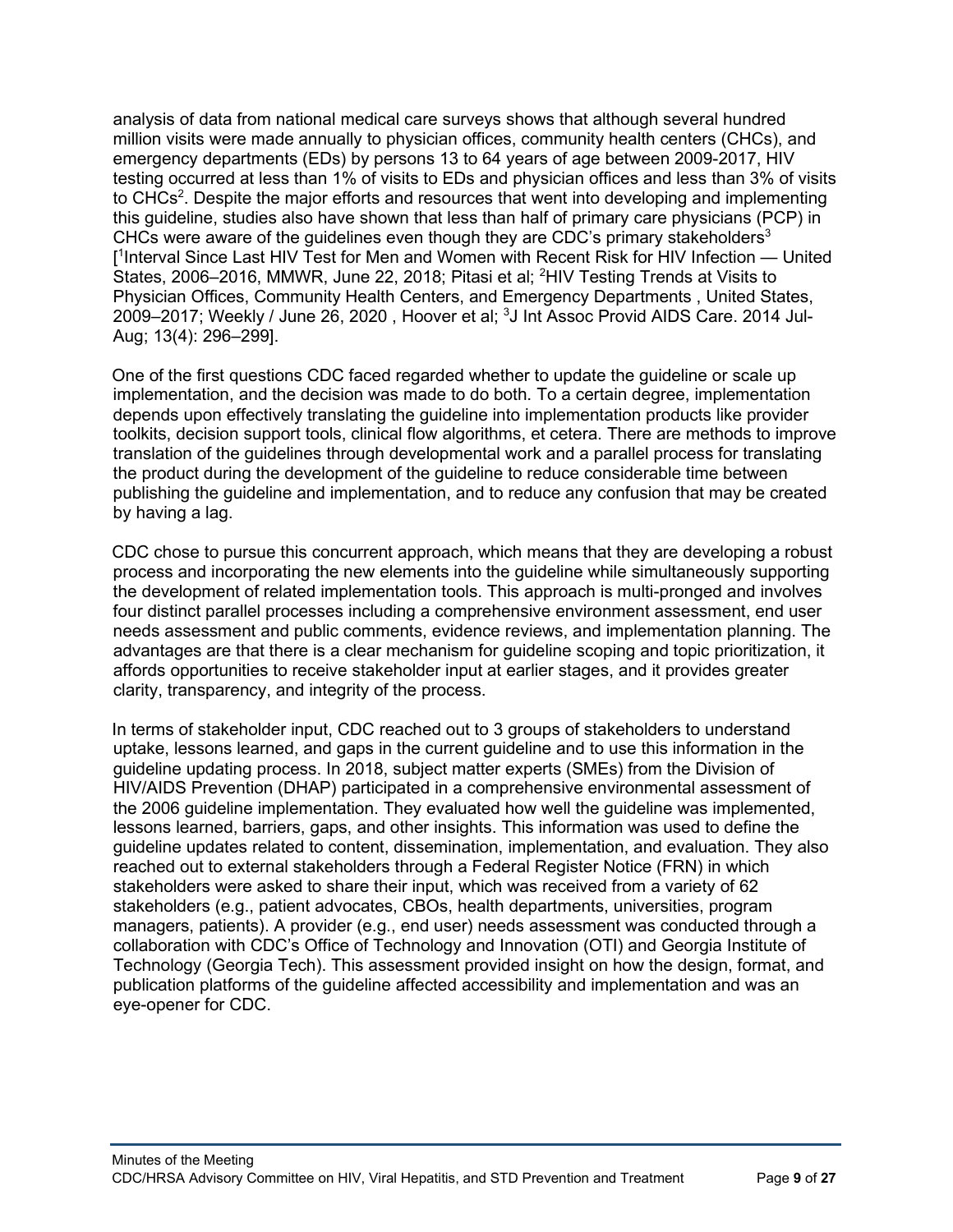The key topics within the stakeholder input included prevalence threshold, age interval for screening, screening frequency, linkage to services, normalization of testing, and the terminology used in the guideline. A key theme that was reiterated by all 3 groups was a call to normalize testing further to diminish the persistence of stigma and discrimination associated with HIV testing. Incorporating the guideline into electronic medical records (EMRs) was suggested by all 3 groups of stakeholders as a way to normalize testing by making testing routine and removing provider barriers and biases.

Once the assessments were completed, the process of conducting prioritized evidence reviews was begun. Based on the guideline review and stakeholder feedback, it was determined that at least 25 topics needed to be updated. Given that it would be difficult to complete an evidence review on all topics simultaneously, the decision was made to implement an Agile approach by working with questions and topics that were of highest priority. This meant that there was a need to set up a transparent process for priority-setting for guideline development. The criteria used in ranking the topics included consistency or alignment with DHAP/EHE goals, public health importance, availability of evidence to support assessment of the topic, and feasibility of implementation. Based on this prioritization, the following 9 systematic reviews were undertaken for guideline content development (GCD) and/or implementation planning (IP), some of which already have been completed:

- 1. Self-testing for HIV (GCD) (*In progress*)
- 2. Age range and frequency of HIV testing (GCD) (*Completed*)
- 3. Linkage to care test and treat (GCD) (*In progress*)
- 4. The computerized clinical decision-support systems (CDSS) review (IP) (*Completed*)
- 5. Legal review of state laws on HIV testing gls (GCD, IP) (*Completed*)
- 6. 2006 HIV testing guideline uptake evaluation systematic review (GCD, IP) (*Completed*)
- 7. Scoping review for HIV testing of pregnant women (GCD) (*Completed*)
- 8. HIV screening or testing the woman while breastfeeding and HIV screening or testing the newborn/infant while breastfed (GCD) (*In progress*)
- 9. Partner services (GCD) (*In progress*)

Due to the pandemic, there has been an increased focus on HIV self-testing programs for persons who cannot or are reluctant to get tested in traditional healthcare settings. In partnership with CDC's Community Guide Office (CGO) and the World Health Organization (WHO), DHAP's Guidelines Team is adapting the WHO guideline and systemic review for selftesting for the US context using systematic review methodology. The review is in progress and is anticipated to be completed by the end of the Summer.

Key topics in this guideline included age and frequency of screening. The recommendation in the 2006 guideline was that screening should be performed in settings with a prevalence of 0.1% for those 13 to 64 years of age at least once. Patients at high risk were recommended to be tested annually. These recommendations were based on 3 mathematical models on costeffectiveness. This raised questions regarding whether the recommendations are still valid in the area of earlier initiation of antiretroviral therapy (ART) and movement toward a test and treat environment, and whether the guideline aligns with the goal to end the HIV epidemic in the US or if a more aggressive approach is needed.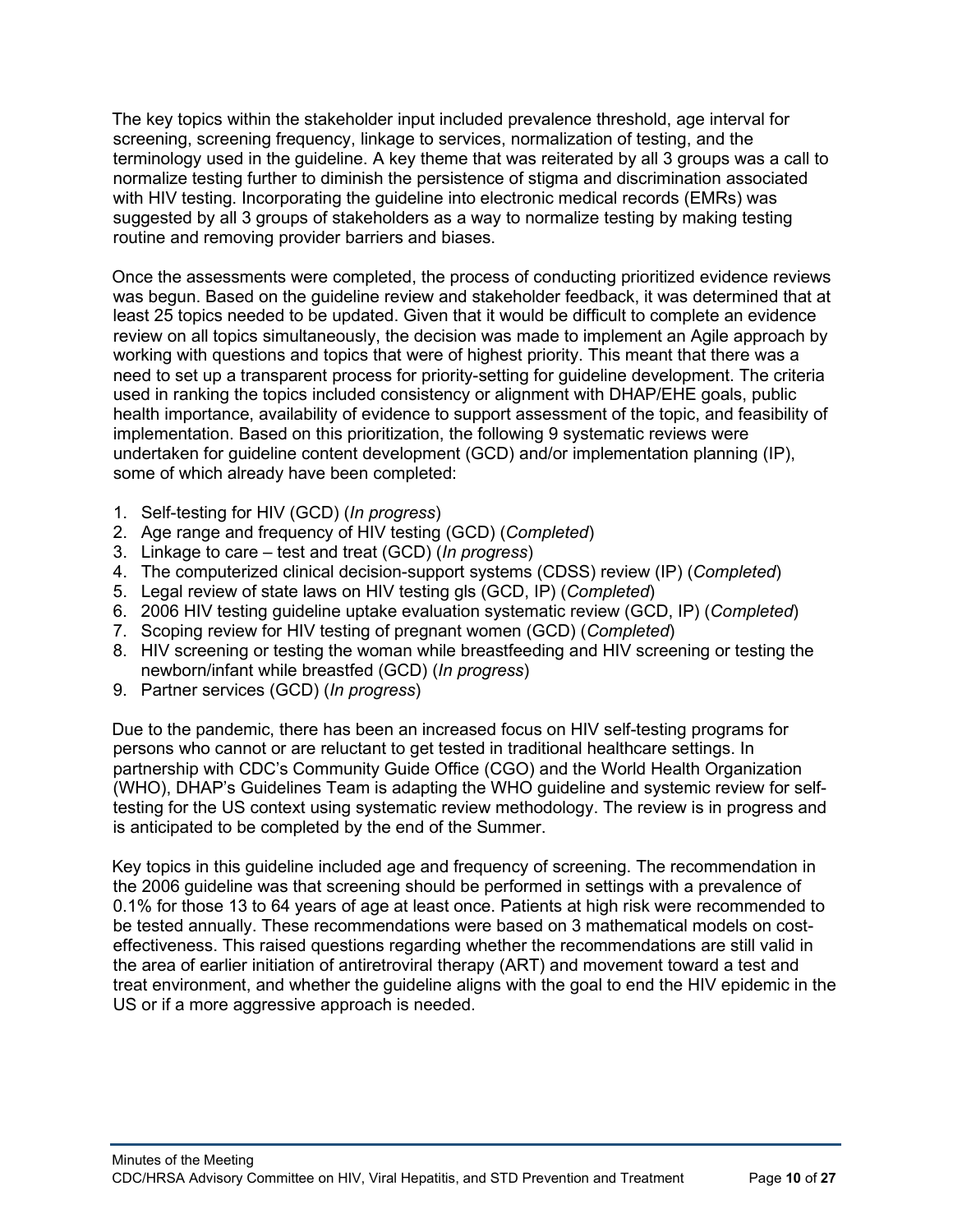A goal of the review was to identify age and frequency of screening strategies that could provide the greatest benefits, while remaining cost-effective. The PICO (population, intervention, control, and outcomes) question and sub-questions for this review were:

Do different age-based HIV screening and interval-of-screening-based strategies lead to improved outcomes (at the patient and population level) compared to the outcomes from the CDC's one-time routine screening for general population (13-64 years old) and annual screening for high-risk populations?

- Is 13-64 years of age for screening cost-effective?
- What is the ideal frequency of screening for general and high-risk populations?
- If Is the 0.1 % prevalence threshold still relevant for identifying settings to implement routine screening?

Very few models have looked at the prevalence threshold. One issue may be that prevalence may be unknown and therefore, the threshold value may act as a barrier to expanding testing or conducting testing in healthcare settings. Other factors that are difficult to account for are the unknown number of high-risk individuals in the general population, primary cases averted due to the use of pre-exposure prophylaxis (PrEP) or secondary cases averted due to viral suppression, and quantifying the impact of stigmatization of patient testing. The threshold also may be overly conservative. Only 2 newer studies were found on testing in healthcare settings or STD clinics at less than a 0.1% threshold, which found that testing was cost-effective (Walensky 2005; Paltiel 2006). One study implies that screening may be cost-effective at a 0.8% threshold (Farnham 2012), while another found one-time screening to be cost-effective at a prevalence as low as 0.05% (Sanders 2005). The potential implications are whether the general population should be screened everywhere regardless of prevalence and eliminating the threshold, or whether the current threshold of 0.1% prevalence should be maintained. Regarding screening frequency, models have found that expanding testing to the general population every 3 to 5 years is beneficial, especially combined with high rates of linkage to care. However, there may be a cost due to false positives. For high-risk populations, many models found that shorter intervals of 3 to 6 months are beneficial when coupled with high rates of linkage to care.

No models were found that looked at the lower age limits. However, when looking at the upper age range, a model concluded that testing could continue until age 74 years if HIV prevalence was greater than 0.1%. In addition, 3 models considered what age range for screening would have the most impact on lifetime incidence (Neilan 2018, Golden 2017, Rao 2020). While their conclusions varied, they recommended a tighter age range of 21 to 38 years, with an ideal range of 24 to 27 years of age for screening. The potential implications regard whether the current older age limit of 64 years old should be eliminated and if screening at least once, whether screening should occur between the ages of 21 to 38 years.

The cost-effectiveness of models that proposed greater frequency of testing for the general population and for high-risk populations are dependent upon high rates of immediate linkage to care. The 2006 guideline already states that, "HIV-infected persons should receive or be referred for clinical care promptly." However, "promptly" is not defined. During the implementation evaluation, this lack of definition was seen as a gap and brought about variation in service delivery. The systematic review on linkage to care is looking at the most effective and cost-effective linkage models, including the test and treat model.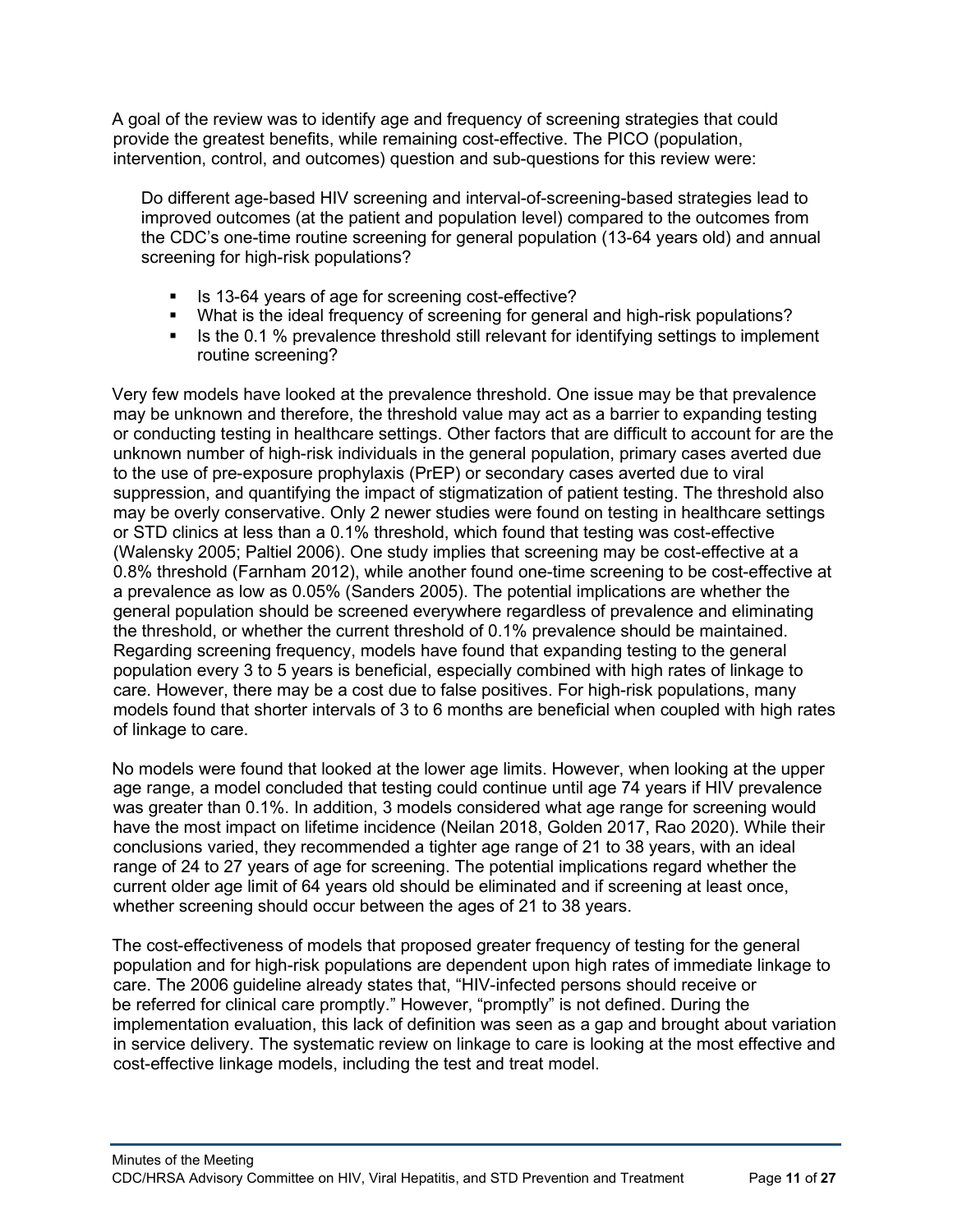To make sure that the guideline is valid, the team collaborated with CDC's CGO to conduct a systematic review on the effectiveness of CDSS on HIV screening. The review was published on March 23, 2021. The findings were that: 1) the Community Preventive Services Task Force (CPSTF) recommends CDSSs to increase HIV screening based on strong evidence of effectiveness; 2) evidence shows that the use of CDSS increases HIV screening for the general population and for people at high risk for HIV infection; and 3) CDSS had high acceptability among providers as well as reduced provider bias in offering tests.

[https://www.thecommunityguide.org/findings/hiv-prevention-clinical-decision-support-systemincrease-hiv-screening].

The legal assessment of state laws and regulations that was conducted by DHAP staff assessed the impact of the guideline on state policies and barriers. This assessment found that the impact of the guideline was broad, with 31 states having at least 1 component of the CDC guideline implemented [Valentine, Caldwell, & Tailor 2020].

The team also conducted an uptake evaluation of guideline implementation to understand the barriers and facilitators of the current guideline and how to address them in the updated guideline, including the parallel work on implementation. Overall, provider awareness and implementation of the guideline is low. The most important findings are that the best facilitators are integration of HIV testing into the workflow and automated prompts within the EMR for the use of clinical decision support (CDS). This review justified working on implementation plans by turning the guideline into a computer format.

A scoping review on universal perinatal HIV screening among pregnant women was completed to identify new research and research gaps to inform the path forward for updating the guideline. The scoping review identified several new topics including routine testing of pregnant women, screening or testing women while breastfeeding, testing of partners of pregnant women, or testing the newborn/infant while being breastfed. A systematic review looking at all of these research topics is currently in progress.

The next steps are to continue working on the key topics of age and frequency of testing. The search has been expanded to include new mathematic models published in the last few months that will look at these criteria from the perspective of reaching Ending the HIV Epidemic (EHE) goals. Next, a workgroup will be convened to formulate recommendations based on the evidence review. The team also will continue working on other priority systematic reviews such as self-testing, test and treat, and testing of pregnant women and infants.

The next steps will focus on improving the guideline. While embarking on a new approach in the way the guideline is written, the team proposes to use an Agile approach and living guideline format. Rather than publishing the full guideline which will take about 2 years, the guideline would be divided into topics and the most critical outcomes or recommendations would be developed and published first. Recommendations also will be made useful and accessible for clinicians at the point of care by using new technology methodologies such as clinical algorithms and decision support tools. Living computer-interpretable guidelines are human readable and computer-interpretable such that the guideline is implementable, humancentered, multi-channel enabled, actionable at the point of care, and quickly translated into decision support.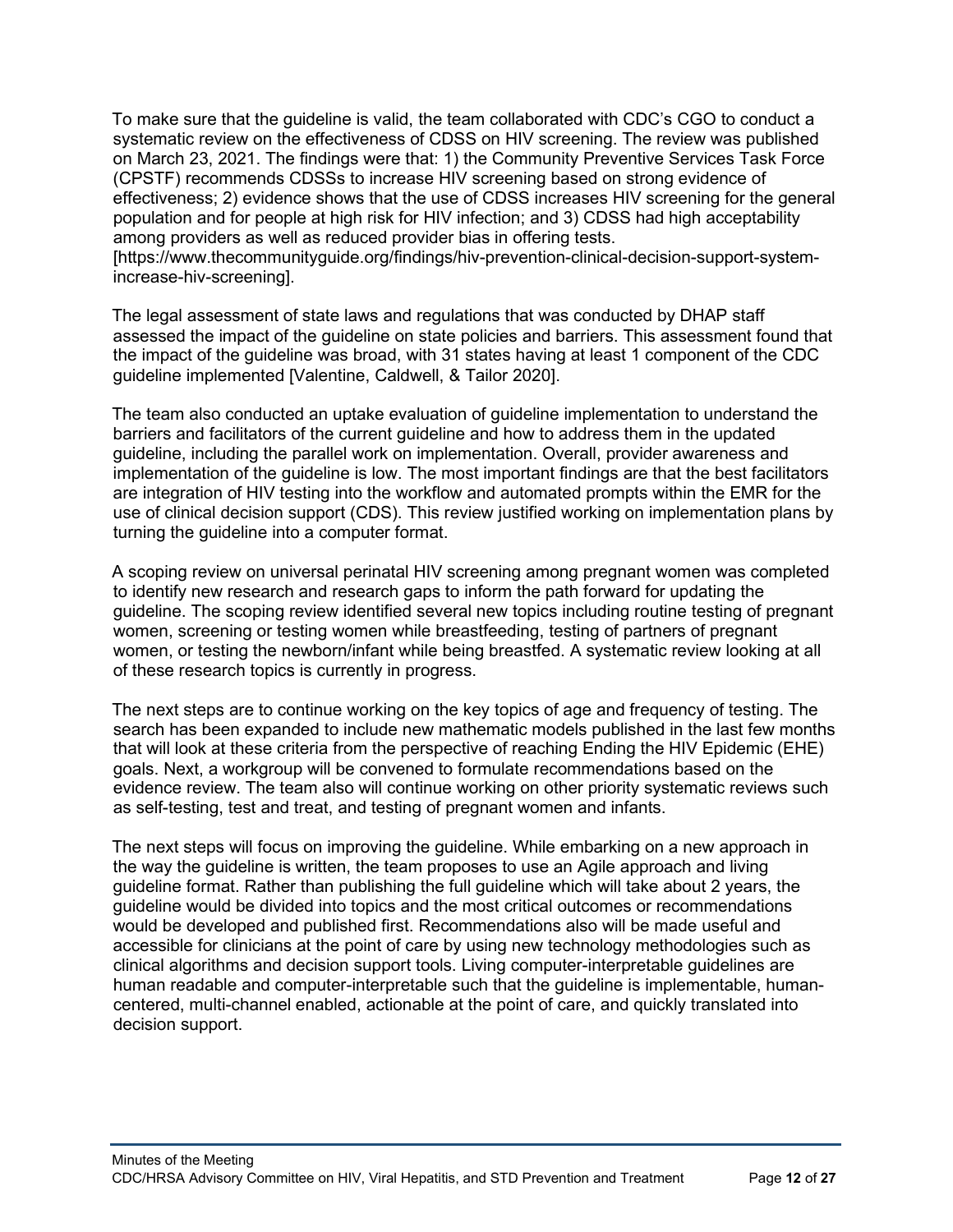All of this work along with feedback from stakeholders has led to an innovative pilot project on the HIV testing guideline. The DHAP team is currently working with the Division of STD Prevention (DSTDP) and their partner, the Oregon Community Health Information Network (OCHIN) to develop an integrated HIV and STD screening and PrEP algorithm. When developing the new recommendation, the team will work with informaticians to write them in a way that they are machine readable or translatable. The goal is to develop and pilot test the CDS tools for HIV screening and PrEP and convert the guideline to executable logic. This will connect it to the web-based CDSS within EMR systems. This approach is designed to help reduce stigma and provider reluctance to offer testing.

In summary, DHAPs work on the update of this important guideline includes improving its content by including recent evidence and improving consistency with other guidelines. Implementation of the guideline will be improved through the use of innovative strategies such as incorporating informatics; use of Agile methodology; incorporation of end-user perspectives; and use of an online, living format. Dr. Hall posed the following questions for the CHAC members' consideration and discussion:

- 1. What guideline topics/areas do you think are most important to prioritize for implementation, given EHE Goals?
- 2. Given limited evidence from mathematical models, what would you prioritize?
- 3. What guideline topics/areas do you think are most important to prioritize, given EHE Goals?
- 4. What implementation approach would work best to improve guideline access, awareness, and adherence?

## **CHAC Member Discussion: HIV Testing Guidelines**

<span id="page-12-0"></span>Mr. Hursey requested further explanation regarding what is meant by "threshold prevalence" in terms of whether it is a comparison between population prevalence and sub-population prevalence and if that is based on geography.

Dr. Hall indicated that the prevalence is for defining an area where population screening would be implemented. Sometimes that is understood as looking at the patient population prevalence. Sometimes it is very difficult to get that information and make those decisions and can act as a barrier.

Dr. Dionne-Odom found it shocking though that only 44% of providers are aware of the guidelines 15 years after publication. She inquired as to what the right way might be to achieve better dissemination and what other guidelines that have had better reach might serve as a model.

Dr. Hall emphasized that part of the implementation planning now is to make the guideline more nimble and easier to integrate into decision-making tools and EMRs. She did not know if that was similar to other guidelines that CDC or others have published.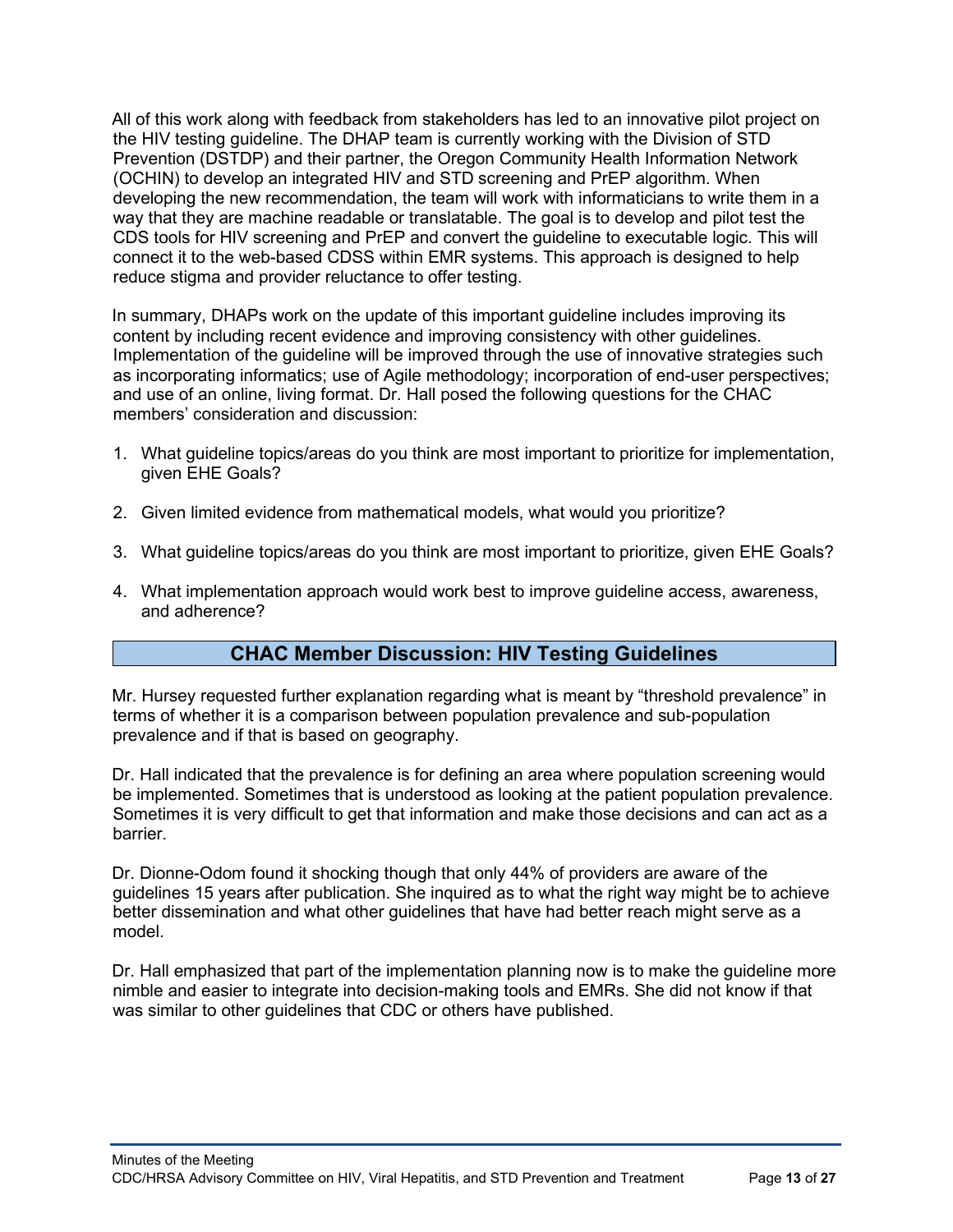Dr. Mermin added that it is a common frustration that thoughtful guidelines, especially if they have taken years to produce, end up working but only with an absolute difference of a certain amount that is less than what is desired. He thinks it relates to one of the questions that Dr. Hall posed, which is that perhaps the goal is not to have every single provider and every single patient know about the guideline. Instead, it is to change the concept of what it means to provide routine care. To truly normalize HIV screening, it should be a standing order on blood that is drawn for something else. This is done by multiple hospital and clinical systems and is incredibly effective and cost-effective. They also tie it into support services and linkage to care. This has been done for Hepatitis C as well. Clinical decision reminders are perceived almost as harassment tools by clinicians, and they become frustrated and ignore them. However, a standing order that is supported by a system can be welcomed by clinicians. A system change rather than an individual change is easier to achieve. Part of the goal is to think about how that can be implemented over the next few years for multiple infections, with HIV as the architectural example of that.

Dr. Parkinson asked how many women were linked to the research DHAP conducted who ultimately were the women who breastfed. Many women globally want to tell their stories and be put in spaces and places to access studies over a period of time. She is a survivor of 2 decades. When she was diagnosed in the 1990 era, individuals were shunned about having children. Standardization of systems must be afforded to everyone who presents to the clinical setting. She invited CDC to reach out to the Directors and Co-Directors of the great entities and organizations available to help move this effort forward.

Dr. Hall indicated that the team is still in the process of reviewing the studies on women and infants. She emphasized what Dr. Mermin observed about routinizing screening in the healthcare setting so that it becomes part of standing orders and routine care.

Dr. Rodriquez asked whether the legal review included Puerto Rico (PR), the US Virgin Islands (USVI), and territories or if it is specific to the US mainland. Amrita Tailor said that she did not think this was part of the review, but will check to be sure.

In terms of gaps in implementation, Dr. Taylor emphasized physician burnout on EMRs. If the solution is going to put more into EMR, implementation is going to continue to be challenging. The most important pathway for low threshold testing that normalizes and routinizes screening is routine, universal, opt-out testing whenever blood is drawn versus only screening in high-risk settings, people on methadone, people going to needle exchange clinics, people going to STI clinics, et cetera. She asked how they envisioned getting from the current situation to routine, universal, opt-out testing.

Dr. Hall indicated that there are studies with examples in which that has worked and others in which it has not worked. It is important to examine the success stories and ascertain how to incorporate them into standing orders, such as determining how to expand routine testing when blood is drawn across the country.

Dr. Gaist inquired as to whether there is a sub-analysis of "providers" underway to determine if there are certain categories of "providers" who are making up the 56% who report being unaware of the guidelines. With that information, more strategic analyses and responsive campaigns could be conducted.

Dr. Tailor responded that they have not performed that type of sub-analysis, but it is a good idea that perhaps they can pursue.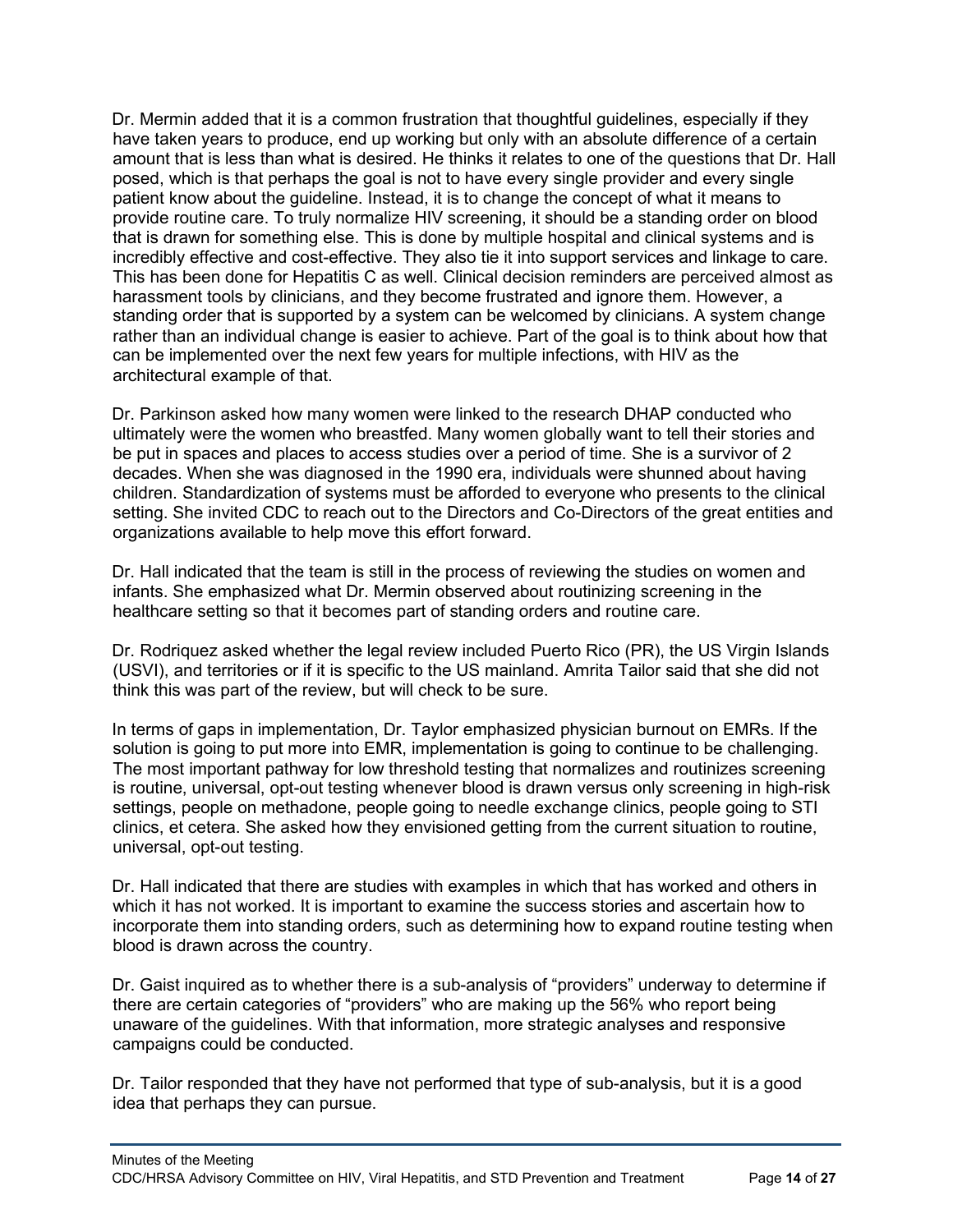In terms of the legal review, Dr. Millett did not see whether there was any impact on diagnosed positives based upon the policies in each of the states. He acknowledged that this type of analysis could be problematic and messy, particularly if the data are cross-sectional. In addition, he asked whether there was any consideration of integrating HIV and COVID-19 testing. Many studies are being published now showing that opt-out HIV testing during COVID-19 testing yields people diagnosed with acute HIV, usually from people of color who never would have been diagnosed as early as they are and have the benefit of starting ART early. He wondered whether any recommendations would be coming from CDC to try to fuse the two, at least in the short-term while still dealing with the pandemic. He would expect that a lot of analyses have been performed on the guideline in terms of whether age and/or frequency need to be increased, particularly for at-risk populations. The guideline should be based upon the yield of positives that would be expected for either one. There has been increasing PrEP, particularly in high-risk populations. This is a great tool for diagnosis of people with HIV and those already presenting for their PrEP updates on a quarterly basis.

Regarding the legal review, Dr. Hall was not aware that CDC has done this and said she would have to think about whether it can be done. Integrating HIV and COVID-19 testing has come up in discussions, but she was not sure whether they had a formal position as the response to the pandemic is very intense and focused. This certainly makes a lot of sense and perhaps they need to consider it in the future. The work on the frequency of testing has been evaluated and the evidence that was found was not overwhelming at the time. However, the DHAP team is looking at this for the updated guideline. Perhaps there are existing models that can be drawn upon.

Dr. Griffing responded that interventions in recent years such as PrEP and Undetectable Equals Untransmittable (U=U) have not been strongly focused on in the models. A couple of models were done at CDC, neither of which engaged deeply with those concepts, especially PrEP. This is definitely something they would be interested in focusing on as it is an important issue. The two modeling papers that included CDC authors in recent years that have examined interval of testing in high-risk populations are: Hutchinson, A. B., et al. (2016). "Costeffectiveness of frequent HIV testing of high-risk populations in the United States." Journal of Acquired Immune Deficiency Syndromes 71(3): 323–330. This manuscript did consider HIV transmission that was averted due to serostatus awareness and viral suppression, but did not mention PrEP. The other is: Delaney, K. P., et al. (2015). Optimizing human immunodeficiency virus testing interventions for men who have sex with men in the United States: a modeling study. Open forum infectious diseases, Oxford University Press. While viral suppression was considered, PrEP was mentioned, but it does not appear it was incorporated.

Dr. Mermin added that a study on New York, which issued a law that said opt-out screening must be offered for people attending clinical settings for HIV, showed an increase in HIV and Hepatitis C when the law was issued. However, it was not as much as was needed and it is not exactly a question. The idea of doing some type of ecological analysis is intriguing and CDC has the capacity to do this. This is a dynamic situation that will influence how to proceed. For example, there will have to be a prevalence level. At some point, the idea behind that is if it gets really low, it is not cost-effective to do this anymore. There are published papers, including in the *Journal of the American Medical Association* (*JAMA*), complaining about CDC's guideline because only 7 people were positive after 4 years of screening an entire clinic population. The answer was that that was below the threshold, so they should have stopped. What will happen if EHE is successful is that it will be locally different. How to incorporate that into guidelines will be a challenge and opportunity to do the right thing in a way that has not been done before, and that relates to some of the other issues about PrEP.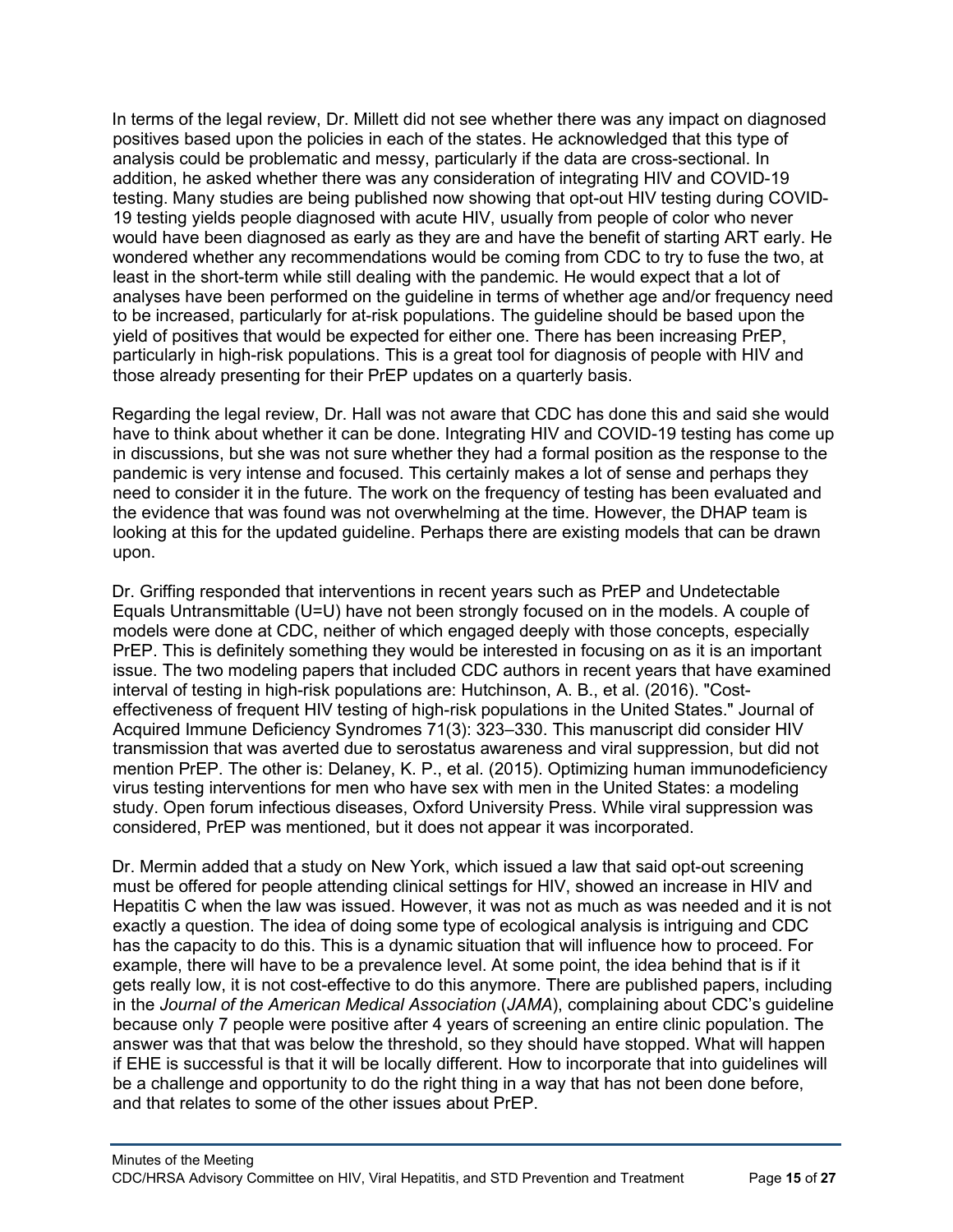Dr. Armstrong agreed that having a prevalence bar is incredibly confusing for clinicians. No one knows what the prevalence is in their area nor can they assess the prevalence of micro populations. Similarly, patients and providers are terrible at understanding who is high-risk. She supports more universal testing built into systems rather than leaving this with providers. Similarly, clinicians go to apps when they do not know what to prescribe or what the next diagnostic test is for someone who is a problem. However, they are not going to go to an app to decide whether to screen someone for HIV as it takes too much time. One of the challenges with testing in the ED is not having the equipment to run that volume of testing. In addition, many clinicians are afraid of getting the positive tests back and have no idea what to advise people whose tests come back positive, how to link them to care, what to tell them, et cetera. That is a piece of education that is critical. In terms of successful models to look at, the VA has done this mostly through EMR alerts. At least in Atlanta, every patient in the VA has been screened with very few exceptions.

Mr. Hursey noted that certain demographics were pointed out during the presentation (age, gender), but it was very de-racialized. He recalled mention of partner services, which means one thing for women, but for Black gay men is normally a racialized concept. In terms of testing, he thinks it is important to encourage testers to test Black people. If they do not have to, they probably will not.

Dr. Hauser stressed that while testing could be standardized, providers must have the skill set to empathetically and efficiently make referrals. She also pointed out that the 21<sup>st</sup> Century Cures Act that allows record sharing between patients and clinics raises some concerns about young people in particular, given that the sharing would be between the provider and whomever holds the health insurance. Doctors are concerned about this new rule, which recently went into effect, given that an individual may be on someone's policy up to 26 years of age.

Dr. Hall noted that while the guideline currently recommends age 13 years and up, they found nothing that looked at the lower age limit and whether that needed to change. The studies on the best age to screen if a 1-time screen is done was among young adults. The issues about screening and consent are still the same and are well-noted. She was not sure whether insurance status had been part of the review, but perhaps it needs to be considered as well.

Dr. Anderson emphasized that the prevalence threshold is a barrier and she supported eliminating it. A lot of the people who need most to think about offering testing probably have a misperception of how low their prevalence threshold is. She also would argue for perceived low-risk individuals not to have a single lifetime test, because risk is not static over time. This is particularly true for women are often not aware of their risk, which may come from their partner. For individuals who are at perceived higher risk, more frequent testing is important to perhaps engage them in PrEP if they are not infected. Her understanding from Johns Hopkins' legal department about the 21<sup>st</sup> Century Cures Act is that it at least will have some carve-outs specifically related to STD testing. It is a concern for infants of mothers who are HIV-positive because if those tests are in the baby's chart that information will be available for the father.

Dr. Parkinson emphasized that since everyone in America is having sex, routine testing must become a standard of systems. She also thought that consideration should be given to combined COVID-19 and HIV testing to allow for opportunities to educate and support communities to help with prevention and care along with their Fast-Track Cities efforts. These interventions can ultimately help end the epidemic.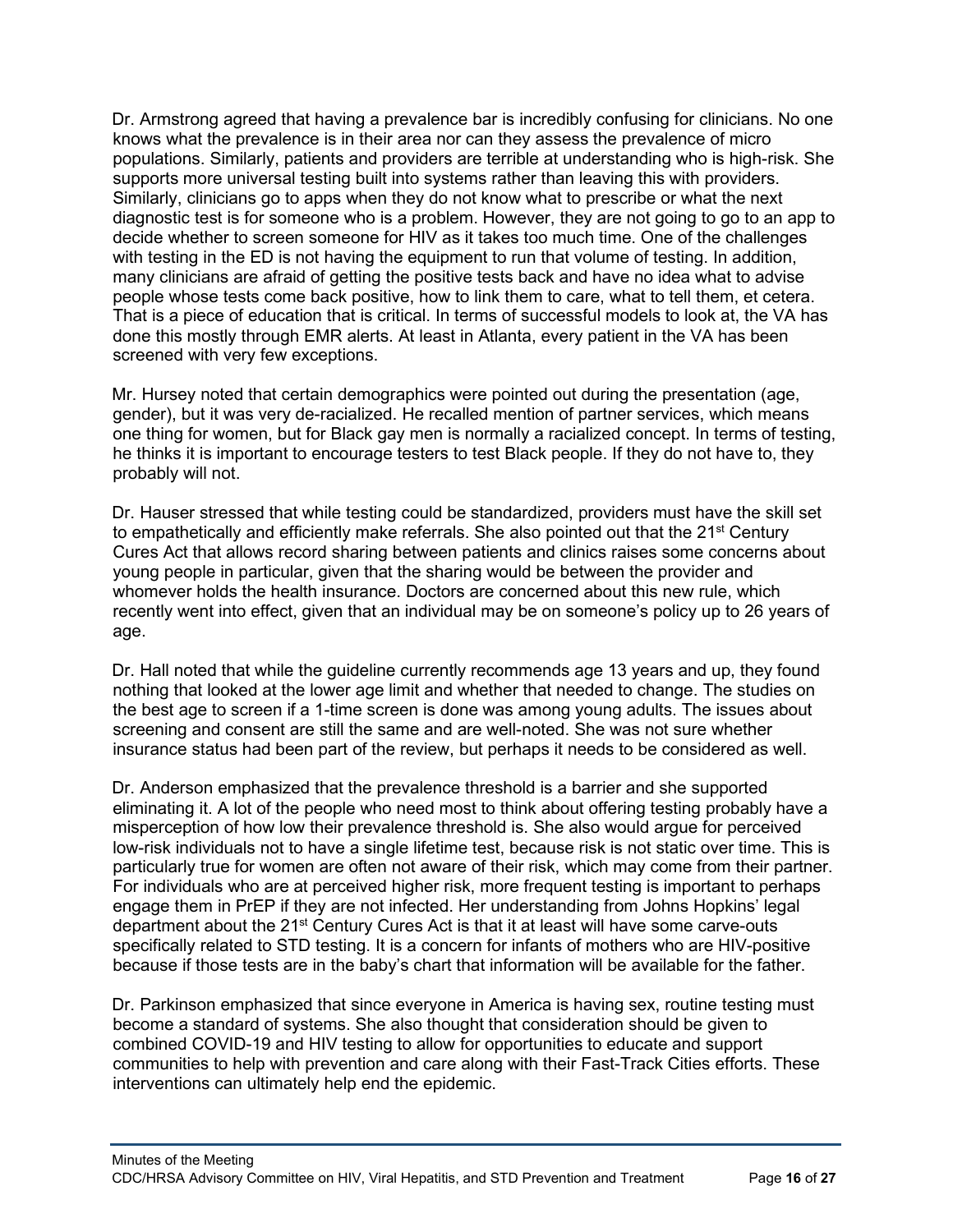## <span id="page-16-0"></span>**FDA Classification of HCV & HIV Diagnostics & Public Health Impact**

### <span id="page-16-1"></span>**Reclassification Overview / HIV Self-Tests (HIVST)**

#### **Michele Owen, PhD**

Associate Director, Laboratory Science National Center for HIV/AIDS, Viral Hepatitis, Sexually Transmitted Diseases, and Tuberculosis Prevention Centers for Disease Control and Prevention

Dr. Owen began with a brief explanation of FDA in vitro device (IVD) regulation. There are 3 classes. Class I are tests that have very low risk and very simplistic controls. Class II is how most diagnostic devices are classified. These are known as cleared or 510K. There are general and special controls in this class. The special controls can be added to ensure that a device performs in a way that is clinically useful. Important to note about Class II is that it costs a manufacturer about \$10,000 to apply for this class. Class II devices are assessed as substantially equivalent to a predicate device, meaning that there must be something to compare it to. Class III is also known as approved through pre-market approval (PMA), and this is how HIV and HCV tests are currently classified by the FDA. There are some substantial differences between Class II and Class III in terms of how the tests go through the process. For example, Class III devices have general and special controls and go to the FDA with a premarket application. There usually are extensive clinical trials and very defined performance characteristics, there is generally no predicate device to which to compare the device being presented to the FDA, and the cost is substantial at about \$310,000 to submit the application to the FDA. HIV tests are regulated through the Center for Biologics Evaluation and Research (CBER) and HCV tests are regulated through the Center for Devices and Radiological Health (CDRH).

In terms of the FDA reclassification of HIV and HCV diagnostic tests, the idea is to move from a Class III to a Class II device. CDC had been working with the FDA for many years before FDA started down the official path to do this. HCV tests considered for reclassification include qualitative tests for HCV antibody, qualitative and quantitative nucleic acid-based HCV tests for diagnostic and viral load, and nucleic acid-based HCV genotyping tests. HIV tests considered for reclassification include laboratory-based diagnostic devices, both HIV nucleic-acid (NAT) and serology; point-of-care (PoC) diagnostic devices, including HIV NAT and serology; and supplemental/confirmatory devices. Unlike HCV tests in which most tests on the market were considered, two HIV tests were excluded for consideration in the original order for reclassification. One was the viral load test, but additional conversations with the FDA suggest that they are working on viral load test classification. For this meeting, the focus was on home use over the counter (OTC) tests. At the time of the original meeting, OTC tests were not considered.

There are some anticipated advantages of test reclassification. There would be a decreased costs to manufacturers; decreased time for the regulatory process due to removal of the clinical trial requirement and the time that the FDA has to review the data; and improved testing practices in terms of improved detection of acute infection for HIV, more efficient algorithms for HIV testing, increased ability to test hard-to reach populations for HIV and HCV, and the potential for a single-step approach for HCV diagnosis.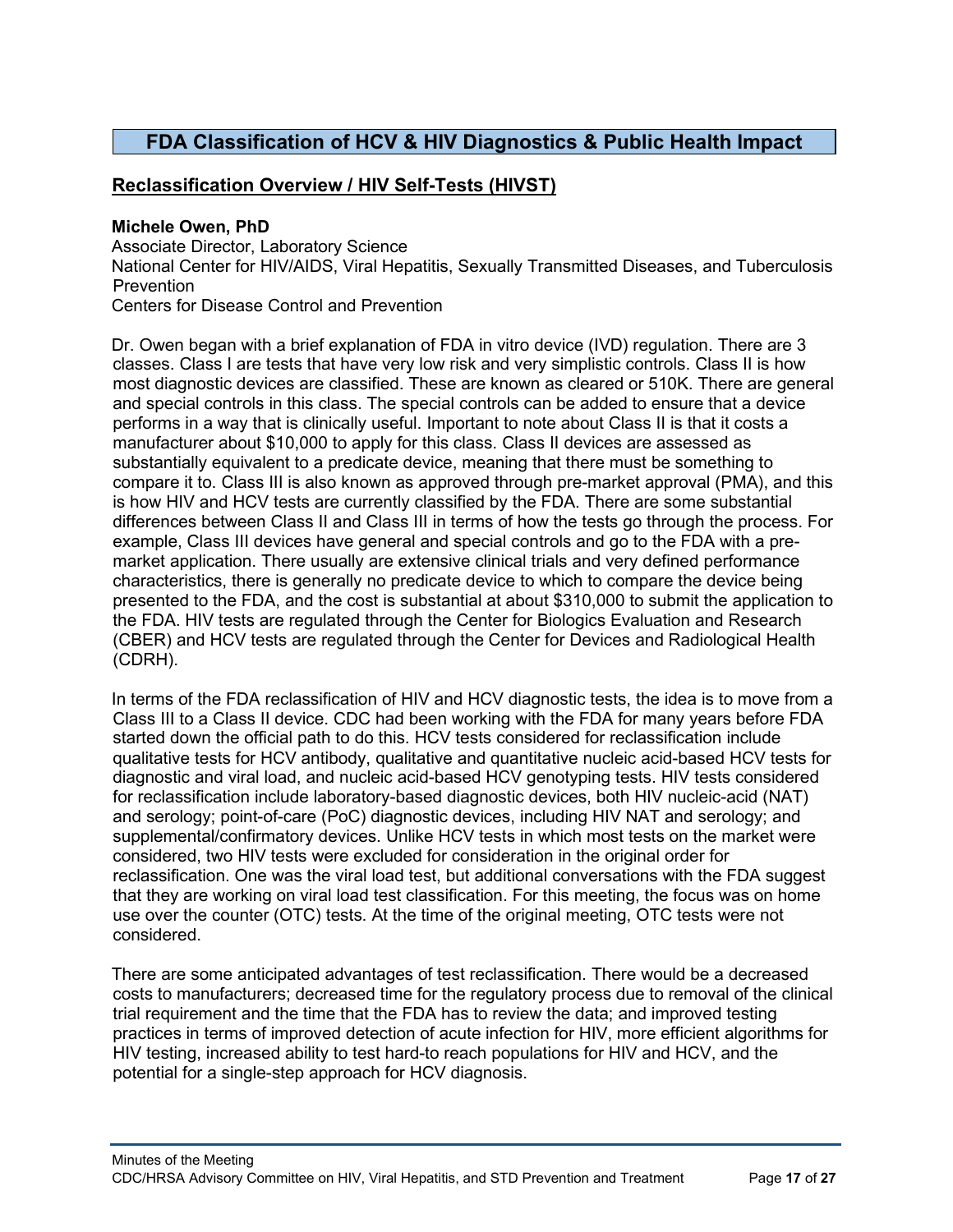Regarding the current status, there is a pending publication of the FDA reclassification final orders for HCV and HIV tests. In February 2020, the FDA published the proposed order for HIV with a comment period. The same occurred with HCV in April 2020 and June 2020. FDA has indicated that both final orders have been delayed as result of COVID-19, but are imminent. Tests that have a predicate probably would be regulated under the reclassification. CDC is engaged in ongoing conversations with FDA colleagues who have indicated that they would like performance metrics from an expert panel for reviewing future oral fluid HCV diagnostics and agreed that CHAC would be an acceptable panel from which to get recommendations. As noted, OTC testing is not included in the pending reclassification for HIV tests. However, FDA indicated that in the future, they would welcome evidence from CDC and public partners about risk in terms of drafting a future reclassification order for HIV OTC tests.

In terms of the public health impact of HIV OTC self-tests, eSTAMP<sup>1</sup> is a randomized control trial (RCT) that evaluated the public health benefits of mailing HIVST to internet-recruited MSM in the US. The general conclusions were that this increased testing, increased newly identified infections, found no difference in sexual behaviors, and that self-testing may be a cost-saving strategy if widely adopted. While not reported in the current manuscript, the data collected indicate that no adverse events (AEs) were reported among participants (e.g., violence, psychological distress, et cetera). The study also identified new infections when tests were shared with the participants' partners. State and local health departments have conducted selftesting programs in Seattle, New York City, Oregon, Virginia, and Washington, DC that have shown benefits. In 2015, the WHO<sup>2</sup> published the first global guidelines on HIV self-testing, in which HIV self-testing was recommended to be offered as an additional approach to HIV testing services. Once again, there were no reports of social harm or increased HIV risk behaviors. They also showed increased testing and that self-testing did not decrease the uptake or frequency of testing for STIs [1 MacGowan et al. doi.org/10.1001/jamainternmed.2019.5222; 2 https://www.who.int/hiv/topics/self-testing/en/].

Dr. Owen shared a table of the various types of HIV products available. The only FDAapproved product in the US is the OraSure Technologies OraQuick<sup>®</sup> In-Home HIV Test. There are several tests outside of the US that are substantially equivalent to rapids tests in the US. Many of these have been pre-qualified by the WHO. The price per test varies across tests. For instance, the OraQuick® In-Home HIV Test available in the US has a retail price of \$38 to \$40. These tests are substantially less expensive outside of the US. In addition, she shared a table of the performance characteristics of HIV tests reported on the package insert by the FDA or in various studies. When the OraQuick® In-Home HIV Test was approved, it had a sensitivity of 91.7% and a specificity of 99.98%. The INSTI HIV Self-Test is an example of a test that is not available in the US, but for which there is an equivalent test in the US. The sensitivity for INSTI HIV Self-Test is very high at about 98.99% and the specificity is about 99%. There are other tests that have been evaluated outside of the US that also seem to have quite high sensitivity and specificity.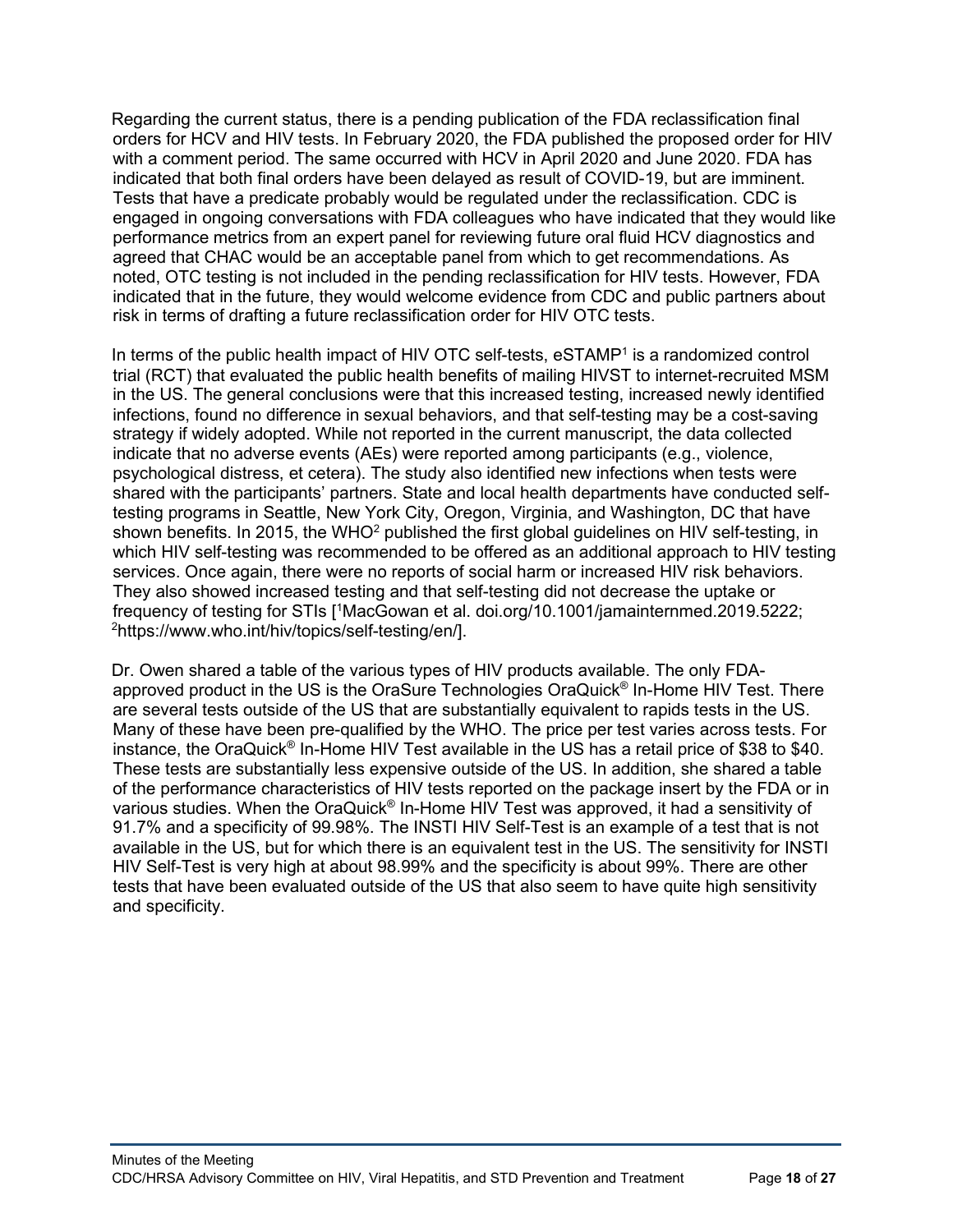## <span id="page-18-0"></span>**HCV Testing / Shifting HCV Epidemiology**

#### **Carolyn Wester, MD, MPH**

Director, Division of Viral Hepatitis National Center for HIV, Viral Hepatitis, STD and TB Prevention Centers for Disease Control and Prevention

Dr. Wester pointed out that an estimated 2.4 million people are living with Hepatitis C (HepC), which left untreated can progress to cirrhosis, liver cancer, and death. HepC can be cured in more than 90% of people with safe, oral-only, short-course regimens. However, diagnosis is the first step. Unfortunately, 4 in 10 people do not know that they are infected. This precludes access to treatment. Furthermore, new cases continue to rise dramatically, particularly among reproductive age adults. This has resulted in multiple generations now being impacted by chronic HepC. This shifting epidemiology informed the updated testing recommendations issued by CDC in April 2020, which now recommends routine screening among all adults at least once and pregnant persons during every pregnancy. CDC continues to recommend testing for everyone with risk factors, including regular testing if risk persists.

The populations impacted by these testing recommendations are diverse and varied with respect to estimated population size, HCV positivity rate, and settings in which individuals receive services. Yet, the availability of diagnostic services is not widely available across settings. This is illustrated by an analysis of HCV seroprevalence and testing sites among people who inject drugs (PWID) recruited by respondent-driven sampling in 8 cities participating in the 2015 National HIV Behavioral Surveillance (NHBS) Study. The overall HCV seroprevalence was 55.2% among the over 2200 seropositive persons. Approximately 87% reported having been tested previously for HCV most commonly at a public health clinic, CHC, correctional facility, or drug treatment program. Notably, less than 10% had been tested at syringe service programs (SSPs), HIV testing sites, or family planning or obstetrics clinics. Furthermore, only 20% had been treated for HCV. Significant drop-offs are observed in the HCV care, but this is not unique to PWID. Many people who are tested lack awareness of their infection, meaning that they are not receiving their test results. Among those who do receive their test results, there is a lack of linkage to curative treatment.

In order to increase awareness of status and linkage to curative treatment among all people living with HCV, the portfolio of HCV diagnostics tools available to use will need to be expanded. Considerations for an expanded portfolio include testing indications, settings where testing occurs, and test characteristics and type of specimen collected. The recently updated HepC testing recommendations coupled with the imminent FDA down-classification of HCV diagnostics represents a unique opportunity to identify setting-specific diagnostic tools that would result in increased awareness of infection and reduced loss to follow-up on the path to viral detection and clearance. An expanded diagnostic portfolio will most certainly include increased availability of PoC testing, especially in populations and settings with higher potential for loss to follow-up. This may include the development of new tools, as well as approval in the US of some tests that may exist already and have approval for use outside of the US.

The CDC and the Association of Public Health Laboratories (APHL) are working together to evaluate these needs and opportunities holistically. It is clear that there will not be a one-sizefits-all approach. Diagnostic tools will vary depending upon the type of clinical setting, complexity of the supporting laboratories, and the purpose of the test. While there are some tests that may yield the largest advancements in supporting HCV elimination in the US, for the purpose of this discussion, Dr. Wester focused on the HCV Antibody PoC testing using oral fluids. Of note, HepC Antibody PoC testing using fingerstick is currently approved for use in the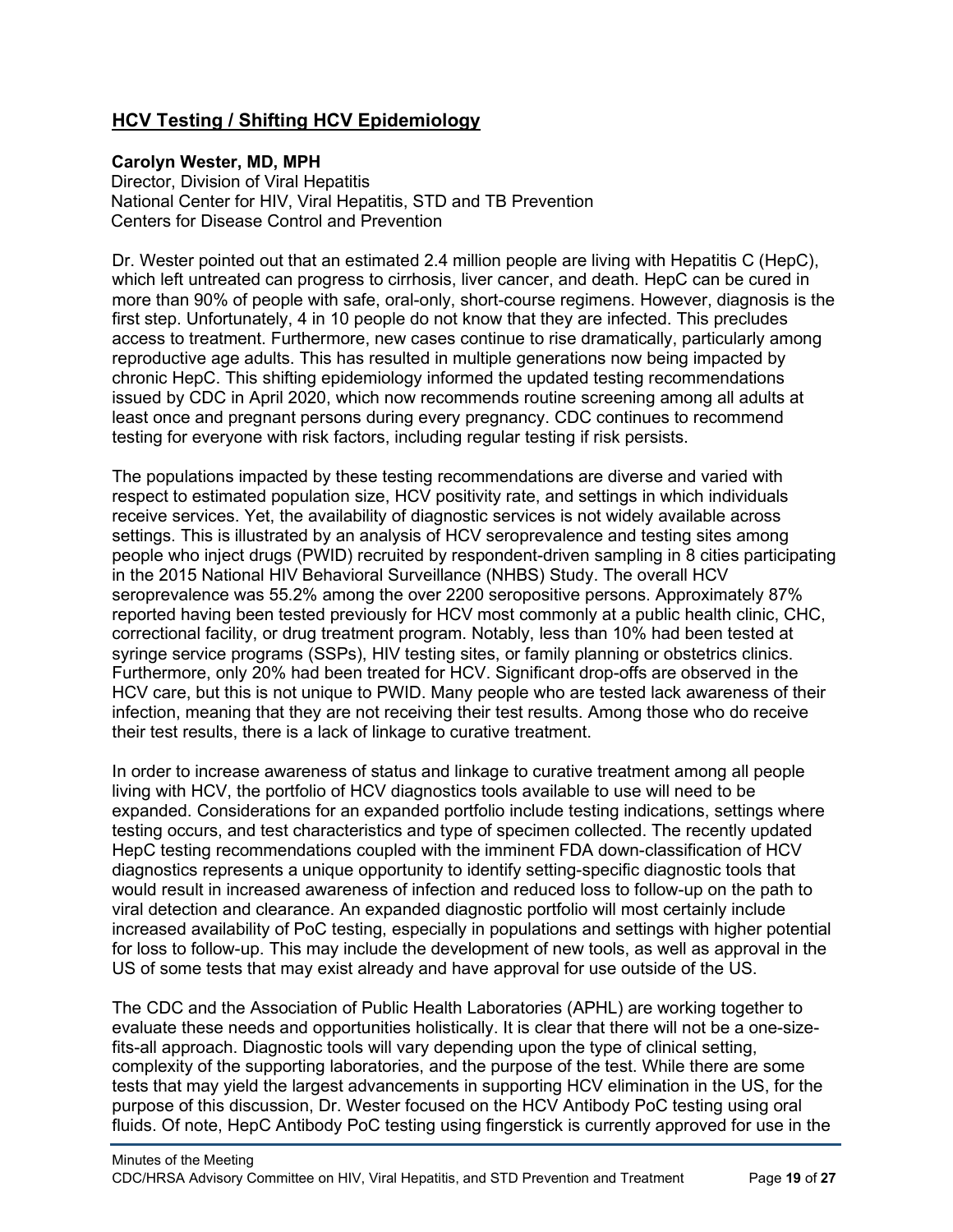US. However, the oral fluid PoC test is not currently available in the US. It is currently approved for use in Europe and by the WHO.

In order to guide the CHAC members in addressing this issue, they were provided with a literature review of publications since 2010 to provide some insight into the questions posed. Some of the authors' conclusions drawn from these publications regarding the utility of oral fluid PoC testing, the conclusion from Drobnic et al in 2011 was that oral fluid rapid tests could help HCV screening programs reach individuals unaware of their status and extend testing into nonclinical settings. Kimble et al in 2019 concluded that their results showed that the OraSure Technologies OraQuick® oral fluid test potentially could be used for self-testing or self-collected oral fluid specimens by untrained users and could provide help for reaching marginalized populations or under-served communities. Fiore et al in 2021 concluded that saliva tests may allow to achieve a more rapid result, stage, and treatment approach. Johnson et al in 2017 concluded from an HIVST, which was included because it relates to self-testing, that HIVST is often preferred over fingerstick testing and is associated with increased uptake and frequency of testing in RCTs. The WHO currently advises countries to consider offering both blood and oral fluid-based HIVST. It is anticipated that the WHO will provide the same guidance regarding HCV self-tests when they become available or WHO pre-qualified, which is anticipated to occur in 2022.

CHAC members were provided with 23 publications from a variety of countries and settings pertaining to the minimum threshold for test sensitivity for the HCV oral fluid antibody test. The specificity of the tests in these studies was generally excellent for the most commonly studied oral fluid tests. For the sensitivity, there was a range. For the OraQuick® oral fluid test specifically, the sensitivity ranged from a low of 88% in a Saudi Arabian study that compared it to polymerase chain reaction (PCR) and up to 98.5% in a South African study. The results of a meta-analysis published by Tang et al in 2017 based on 52 studies through 2015 was reviewed in order to make sense of these ranges. Of these, 32 studies specifically evaluated the accuracy of 30 different rapid diagnostic tests (RDTs). Regarding oral fluid testing, the authors concluded that, "Our data suggest that oral tests have a slightly lower pooled sensitivity (94%, 95%CI: 93%-96%) compared to blood-based tests (98%, 95% CI: 97%-98%) but comparable specificity. Oral HCV Ab RDTs tests may be particularly useful in contexts where venipuncture may be difficult, such as subsets of people who inject drugs which have difficult veins to access."

In order to tease out why oral fluid tests might perform with a lower sensitivity, Pallarés et al in 2018 looked further to evaluate if the oral fluid rapid antibody test performance differed depending upon the presence or absence of viremia. For fingerstick RDTs, their results were an overall sensitivity of 98.8% and specificity of 100%. Overall oral fluid sensitivity was 89.9% and specificity was 100%. When the authors distinguished between past and present infection as determined by that absence or presence of viremia, the sensitivity among viremic individuals increased to 97.2%. The sensitivity among non-viremic patients was 82.2% at 20 minutes, but increased to 90.1% if the read time was increased to 20 to 40 minutes. Additionally, the overall sensitivity of 89.9% also increased by about 5% percentage points to 94.7% if the read time was increased to 40 minutes.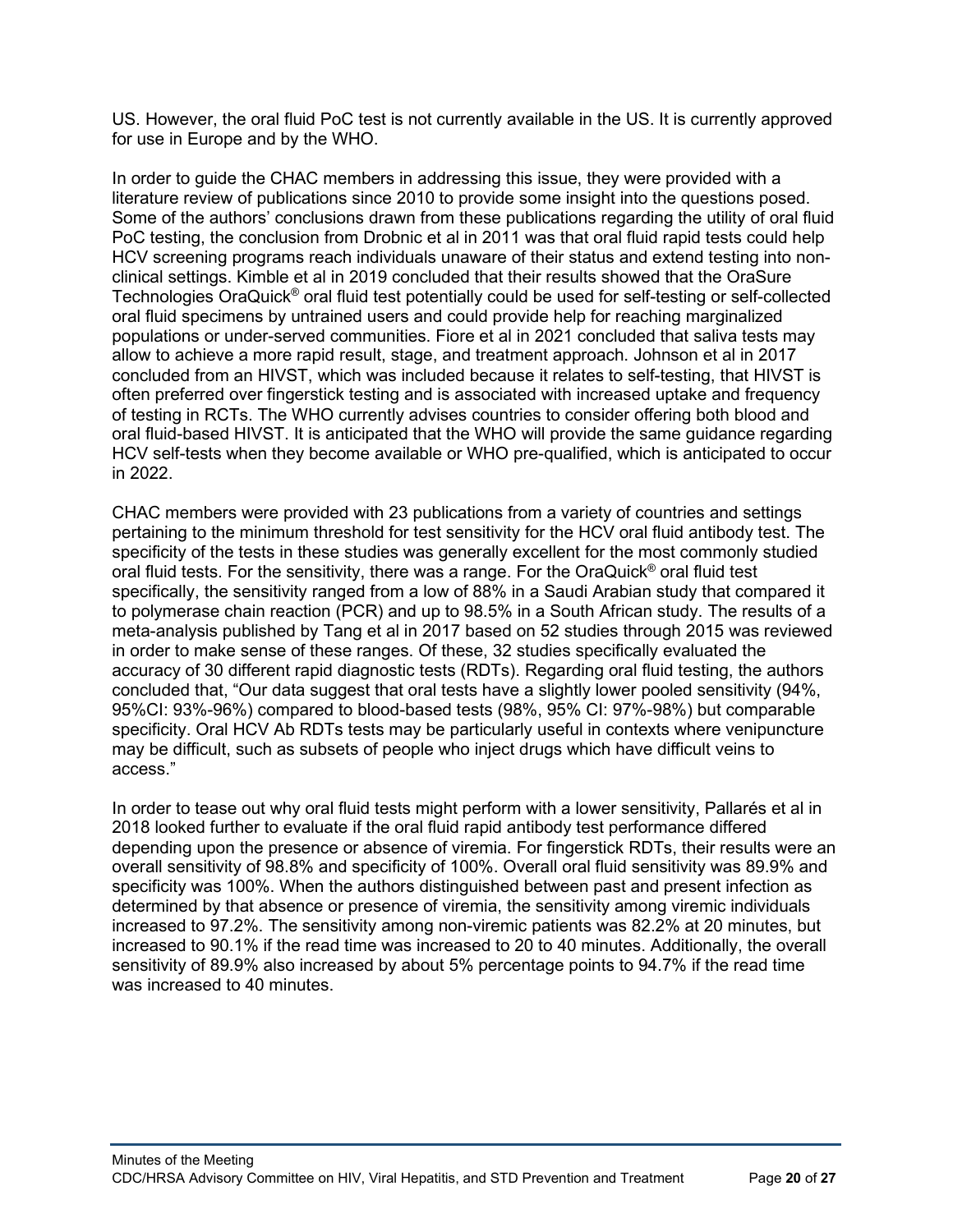The following questions were posed for CHAC members' consideration and deliberation regarding HIV and HCV testing:

- 1. What are the minimum performance standards that we should consider to be maintained to allow for public health benefit of OTC HIVST?
	- a. Would it be acceptable to have different performance characteristics for HIVST compared to tests conducted by trained individuals in clinical or outreach settings?
	- b. Different sensitivity for different sample types (e.g., lower sensitivity for oral fluid versus fingerstick OTC tests)?
	- c. Supervised versus unsupervised?
- 2. Are there other parameters or questions you would like to provide feedback on (e.g., Impact of time of infection, linkage to care, benefits versus harms, et cetera)?
- 3. Is there a public health benefit for having access to an oral fluid HCV antibody test in the US?
	- a. If yes, and if the oral fluid HCV antibody test was less sensitive than the fingerstick HCV antibody test, how much sensitivity loss could be tolerated before the test would no longer be useful?

### <span id="page-20-0"></span>**CHAC Member Discussion: FDA Classification of HCV & HIV Diagnostics**

Dr. Taylor said that speaking frankly from the standpoint of a physician caring for people with HCV, people who have difficulty accessing healthcare, people who have had 50 antibody tests trying to get a diagnosis, and people who are unable to access traditional healthcare settings and have read all of the articles provided in the literature reviews, there is no public health benefit to having access to an oral fluid HCV antibody test in the US. Given that this was her last CHAC meeting, she expressed her hope that others could take up this discussion as needed. SARS-CoV-2 antibodies do not detect active infection. PCR is needed and ideally antigen testing. Antibodies are not diagnostic for HCV. They must be careful not to talk about oral antibody as diagnostic testing. HCV antibody screening is not diagnostic unlike the HIV oral testing that provides a diagnosis, so these cannot be compared one to the other. It is doing a horrible disservice to people not to give them a diagnosis. In 2021, antibody screening that does not give a diagnosis should be phased out and there should be a move toward the science that is available, which is one-step, PoC, rapid viral load nucleic acid molecular diagnostic testing. There has been an oral HepC antibody screening test for years and an FDAapproved test for detecting antibodies via fingerstick. They already can reach hard-to-reach populations, under-served communities, and others with fingerstick tests. The rapid antibody test has had no significant impact on HepC elimination to date. In fact, with the 2-step diagnostic paradigm, even with the rapid fingerstick testing, there has been a tripling in HepC incidence in the US from 2009 to 2018. The biggest drop-off is between antibody testing and ribonucleic acid (RNA) testing. CDC/HRSA federal dollars, resources, time, and effort should not be used promoting a paradigm that is known to have failed. None of the publications provide any evidence that the oral antibody tests lead to outcomes that are meaningful (e.g., prevention, treatment, cure, decreasing prevalence/incidence, decreasing morbidity/mortality) toward elimination. The one exception is the Australian study, which is because the Australians no longer will do isolate antibody testing. The people in that study of needle syringe program clients, after the oral antibody tests, people with reactive antibody test were offered immediate PoC testing for viral load and linked right into care in a warm handoff. Therefore, the answer is that oral fluid HCV antibody testing has been a failure. They understandably had to rely on this due to not having the technology, but now they do. Therefore, the HCV antibody testing needs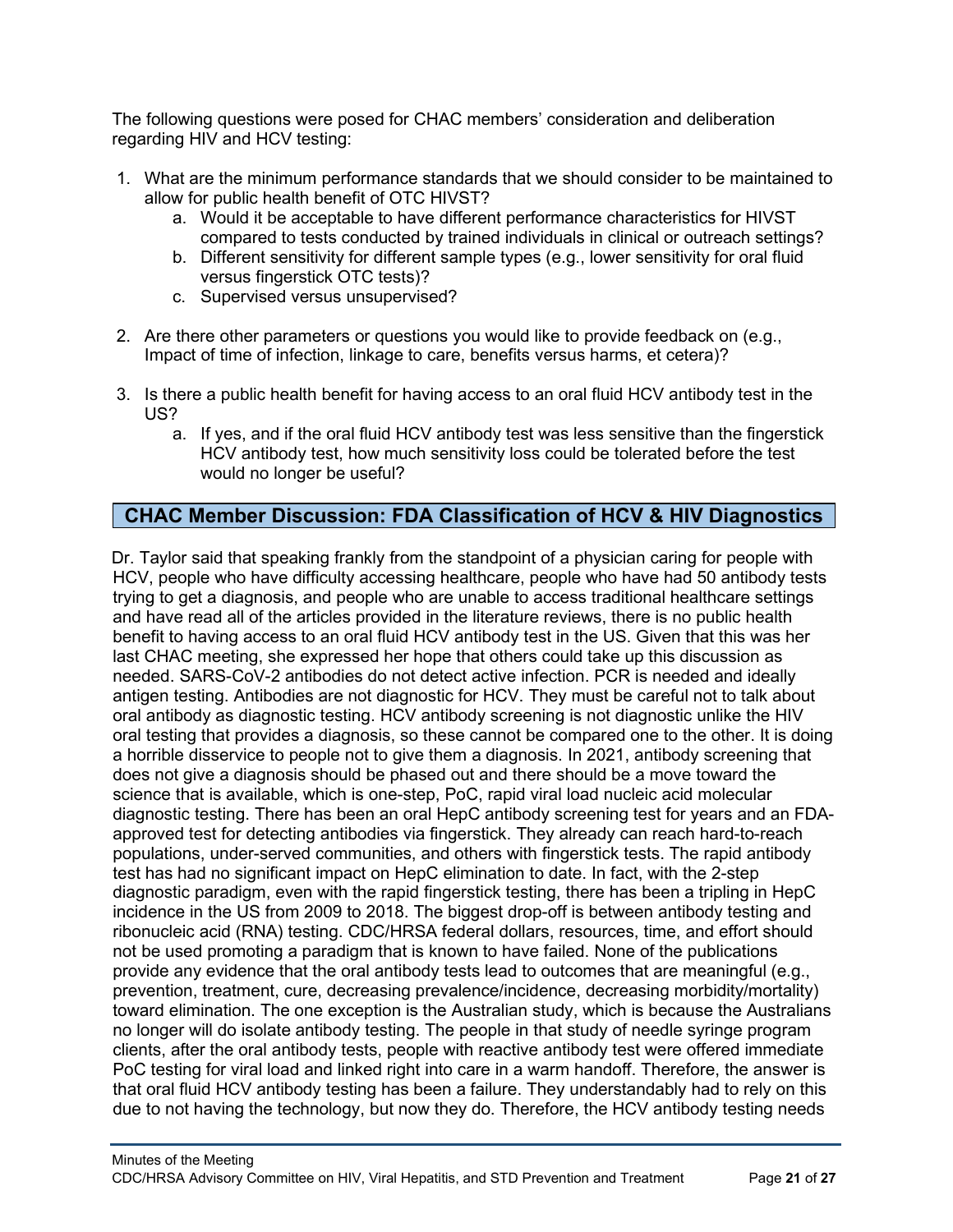to be phased out in favor of RNA testing as has been done with HIV. The fingerstick does everything and better than the oral fluid test.

Dr. Wester reminded everyone that her goal was to lay a platform and provide context for discussion and not to lead to one decision or another. The framework that she provided showed that there are different settings, purposes, and existing tools in the US. Moving the trajectory from the existing to the ideal will be examined across sites. She also would like to see movement toward a one-step diagnosis. In the meantime, there is still a legitimate question with the tools they have regarding whether oral fluid testing would advance opportunities in certain settings and could be more successfully coupled with a dried bloodspot or rapid PoC RNA test that does not exist in the US yet.

Ms. Searson agreed with Dr. Taylor and stressed that it would be disturbing to the HepC community to invest more money into a tool that cannot be used to help get people to the doctor so they can be treated and cured. That is where the problem is. They already have access to finding people with the rapid test that is available. It is not a public health benefit. A test is needed that will eliminate the in between extra work. More than just the blood draw has to be done to get people ready for the doctor. It is too difficult and is a waste of funds and resources to have just the antibody test. She expressed her hope that they would use the time during which so many diagnostic tests are being done to get to the one that does the antigen test.

Dr. Stoner wondered if there is a role for an oral HepC antibody test that can be used as a screening tool at community events that perhaps could be coupled with a rapid RNA test. In terms of the OTC HIVST performance, it strikes him that to end the epidemic, a lot of tools will be needed. There probably will be a fall-off of sensitivity and specificity to ramp up some of the OTC, which may be okay in the short-term. The long-term goal is probably to get to a highly sensitive and highly specific test for all people in all settings. It is disheartening to see many resources and tests in other countries that have not made it past the FDA. If the CHAC members can help CDC push FDA in this area, that would be a benefit.

Dr. Mehta endorsed and supported what Dr. Taylor stated. Even in the context that was presented in terms of where oral fluid testing might be acceptable, it was not clear if that was in a head-to-head comparison that people would be picked up who would not have gotten a fingerstick. She agreed that a single test is needed. With a 1-day or 2-week delay, at least half of people are lost. On the flip side, for HIVST they need all of the tools they can get. In order to reach everyone, self-testing will be needed for HIV and she was more supportive of a test with reduced sensitivity in the short-term as long as there is adequate communication of what that test result means, with the idea that they want to strive toward better sensitivity and specificity. More people than ever understand sensitivity and specificity just because of COVID-19.

Mr. Riester noted that on a personal basis, he is used to fingersticks having Type II diabetes. He got an OTC test mailed to him for which he had difficulty with the lancet, which was different from what he is used to, and he had to fill 5 holes. It was a struggle to get all 5 holes filled and he did not know if they had to be filled partially or completely as the instructions were not very clear. In terms of mailing it in, he received results 2 weeks later. The results were favorable, so he would do that test again.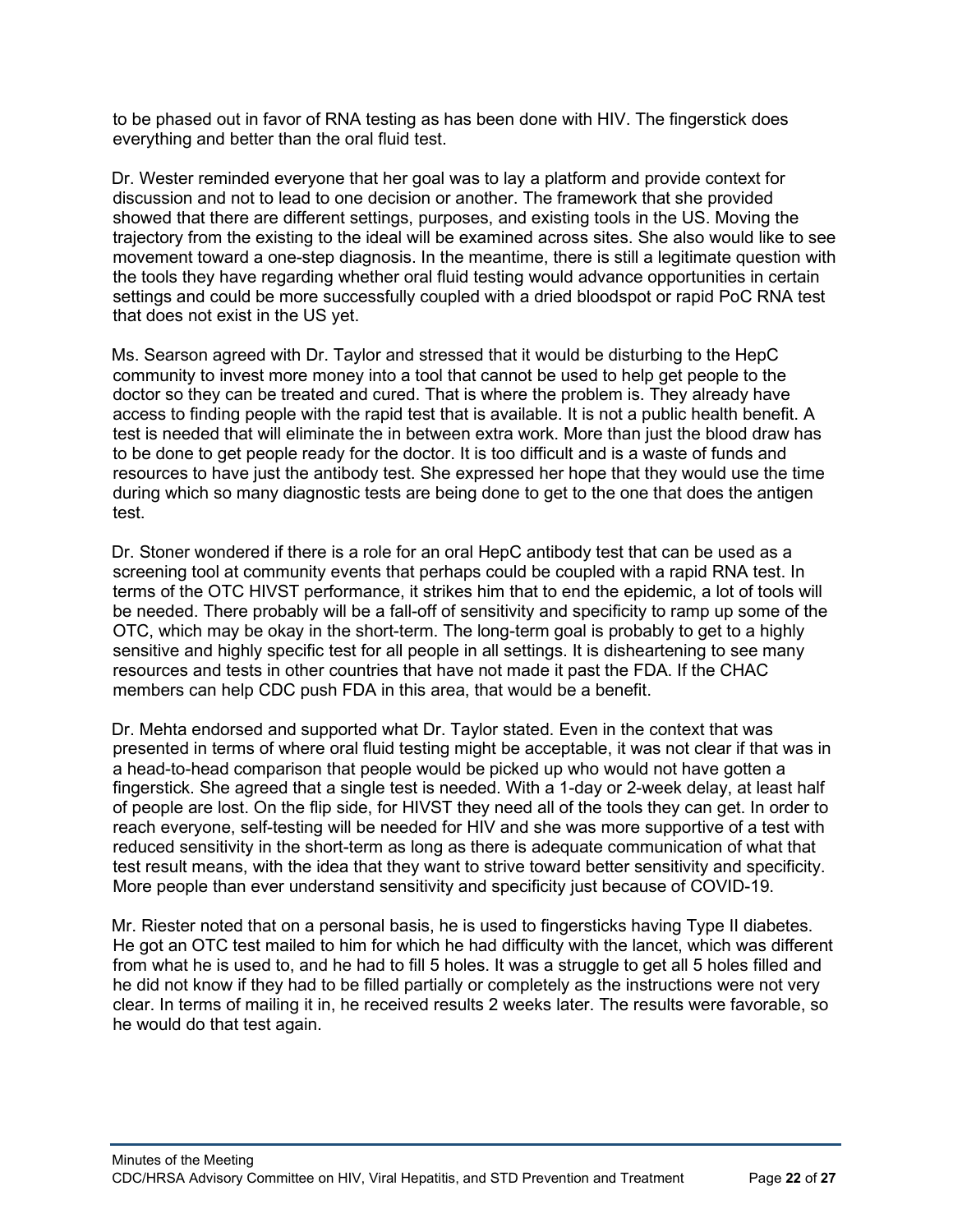Dr. Mermin pointed out that because there is a dynamic scientific and technological situation as well, there are potential circumstances in which the ease of not having a sharp of any sort could be beneficial. There could be a scenario in which a positive oral fluid antibody test would prompt a fingerstick antigen test, which could provide immediate results but reduce the frequency of fingersticks. While this does not yet exist, he wonders whether the future will provide more opportunities than are available right now.

Dr. Stoner asked where the science is on oral RNA testing and whether that is a feasibility since the antibody is a marker and is not really diagnostic.

Dr. Mermin asked whether Dr. Owen could speak further to secretion of HCV in oral fluid, given that it tends to be more bloodborne in tissue.

Dr. Owen said that for HIV, there have been studies that tried to detect RNA in oral fluids and they have been very hit and miss. Generally, the viral load in oral fluids are extremely low for HIV.

Dr. Wester emphasized that having an RNA rapid diagnostic testing in the US is necessary, but moving toward a [CLIA-waived] rapid fingerstick for RNA detection would require exceptional advancement in single-step testing. In laboratory settings in the US, pricing is what is precluding a single-step test right now.

Dr. Mermin added that this relates in some ways to the cost of getting a test evaluated and approved in the first place. Having that change will encourage the industrial environment. There also are potential roles such as public health agencies and others to be able to support new testing. The world of self-diagnostics has changed with COVID-19. The idea of a very simple, small solution for NAT testing already has found its fruit. It is possible that some of the technology developed for SARS-CoV-2 actually could be adapted to a PCR test that does not need that kind of equipment and could be done inexpensively if there is enough of a market. Within clinical settings, there still could be a more efficient process with high throughput machines.

Dr. Anderson thought there was a fair degree of agreement regarding the question of whether there is a public health benefit for having access to an oral fluid HCV antibody test in the US. The discussion was somewhat different in terms of HIV tests. Having slightly different performance characteristics for HIV self-tests would be acceptable because it would increase the ability to identify people.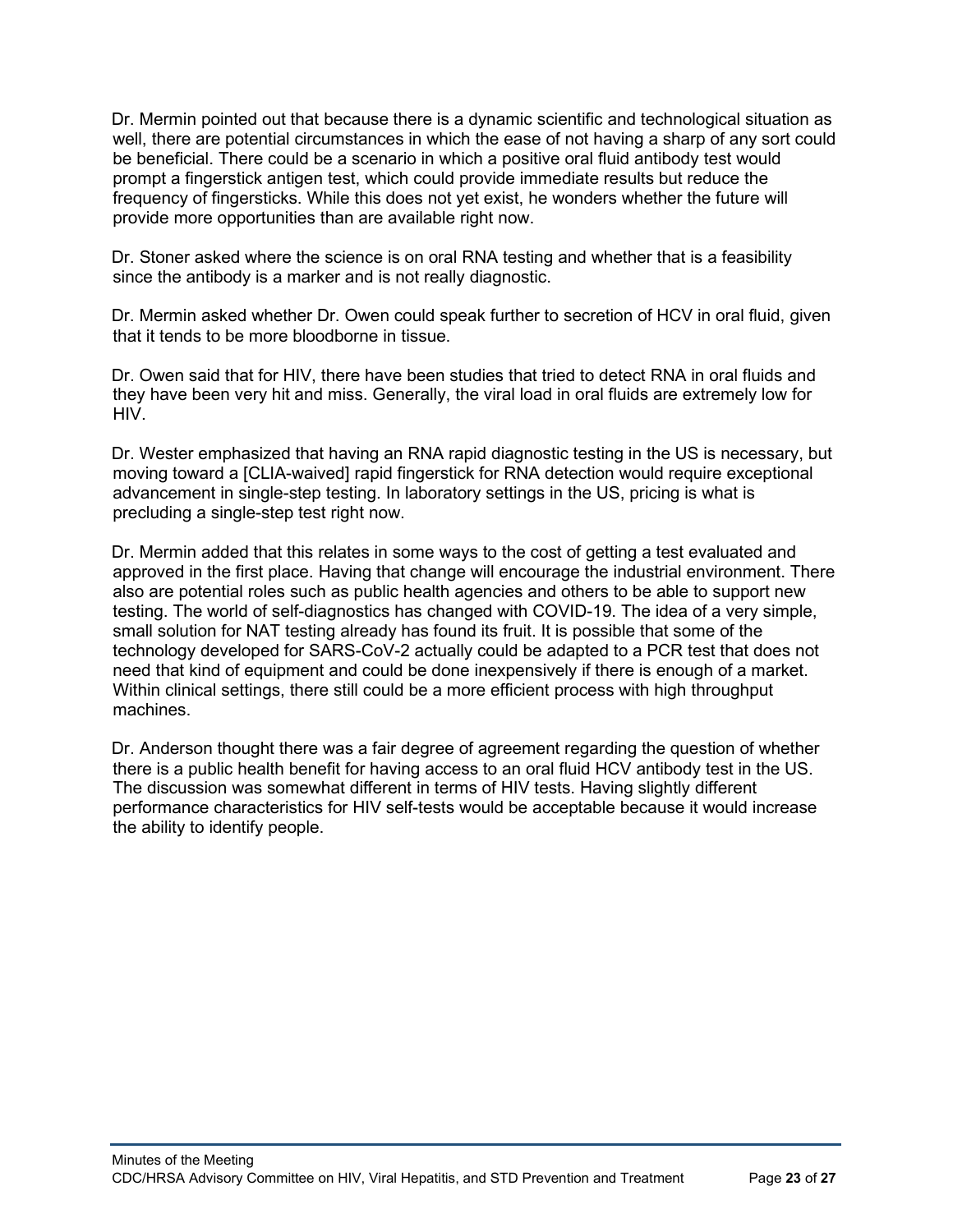## **Adjournment**

<span id="page-23-0"></span>Dr. Mermin thanked all of the presenters and expressed appreciation for all of the comments from CHAC, and said that he looks forward to speaking with everyone and participating in the upcoming CHAC meeting scheduled for April 20-21, 2021. He then adjourned the meeting at 5:00 PM ET.

#### **CHAC Co-Chairs' Certification**

I hereby certify that, to the best of my knowledge, the foregoing minutes of the proceedings are accurate and complete.

Jean R. Anderson, MD, Co-Chair Date Date Date Date Date Date CDC/HRSA Advisory Committee on HIV, Viral Hepatitis, and STD Prevention and Treatment

Bradley Stoner, MD, PhD, Co-Chair Date Date Date Date CDC/HRSA Advisory Committee on HIV, Viral Hepatitis, and STD Prevention and Treatment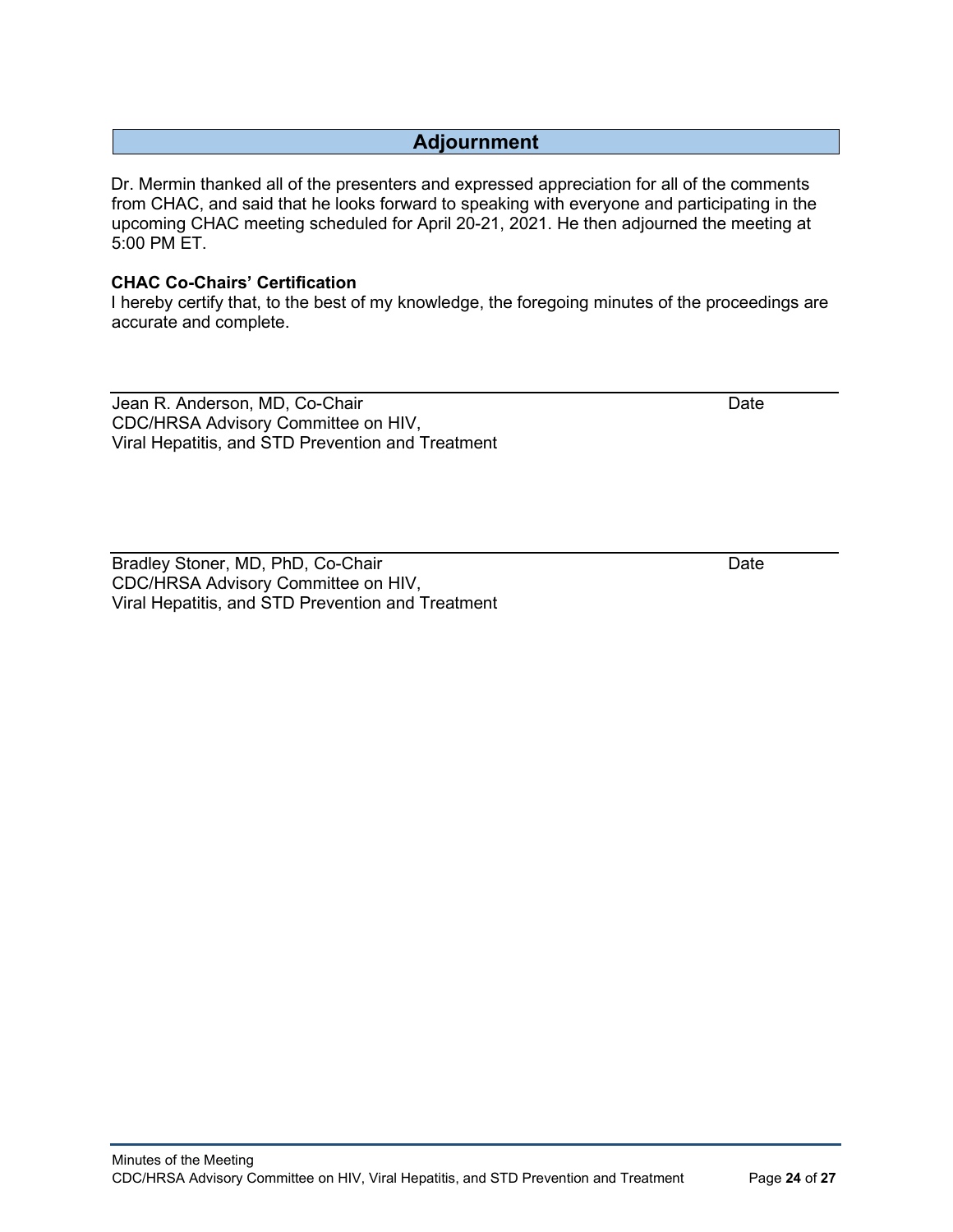## **Attachment A: Participant List**

#### <span id="page-24-0"></span>**CHAC Members Present**

Dr. Jean Anderson (Chair) Dr. Bradley Stoner (Chair) Dr. Wendy Armstrong Dr. Jodie Dionne-Odem Dr. Travis Andre Gayles Ms. Debra Hauser Mr. Venton Hill-Jones Mr. Devin Hursey Dr. Shruti Mehta Mr. Greg Millett Dr. Johanne Morne Ms. Kneeshe Parkinson Mr. Robert Riester Mr. Leandro Rodriquez Ms. Gloria Searson Dr. Lynn Erica Taylor

#### **CHAC Members Absent**

Dr. Meredith Greene

#### **CHAC** *Ex-Officio* **Members Present**

Dr. Pradip N. Akolkar US Food and Drug Administration

Dr. Paul Gaist National Institutes of Health

Dr. Neerja Gandotra Substance Abuse and Mental Health Services Administration

Ms. Kaye Hayes U.S. Department of Health and Human **Services** 

Dr. Iris Mabry-Hernandez Agency for Healthcare Research and **Quality** 

Dr. Douglas Olsen Centers for Medicare and Medicaid **Services** 

#### **CHAC** *Ex-Officio* **Members Absent**

Mr. Richard Haverkate Indian Health Service

Dr. Richard Wild (Alternate) Centers for Medicare and Medicaid Services

#### **CHAC Liaison Representatives Absent**

CARL E. SCHMID II HIV + Hepatitis Policy Institute

#### **CHAC Designated Federal Officers**

Dr. Laura Cheever Health Resources & Services Administration HIV/AIDS Bureau Associate Administrator

Dr. Jonathan Mermin Centers for Disease Control and Prevention National Center for HIV, Viral Hepatitis, STD and TB Prevention Director

#### **Presenters**

Michele Owen, MD Associate Director, Laboratory Science National Center for HIV, Viral Hepatitis, STD and TB Prevention Centers for Disease Control and Prevention

Carolyn Wester, MD, MPH Director, Division of Viral Hepatitis National Center for HIV, Viral Hepatitis, STD and TB Prevention Centers for Disease Control and Prevention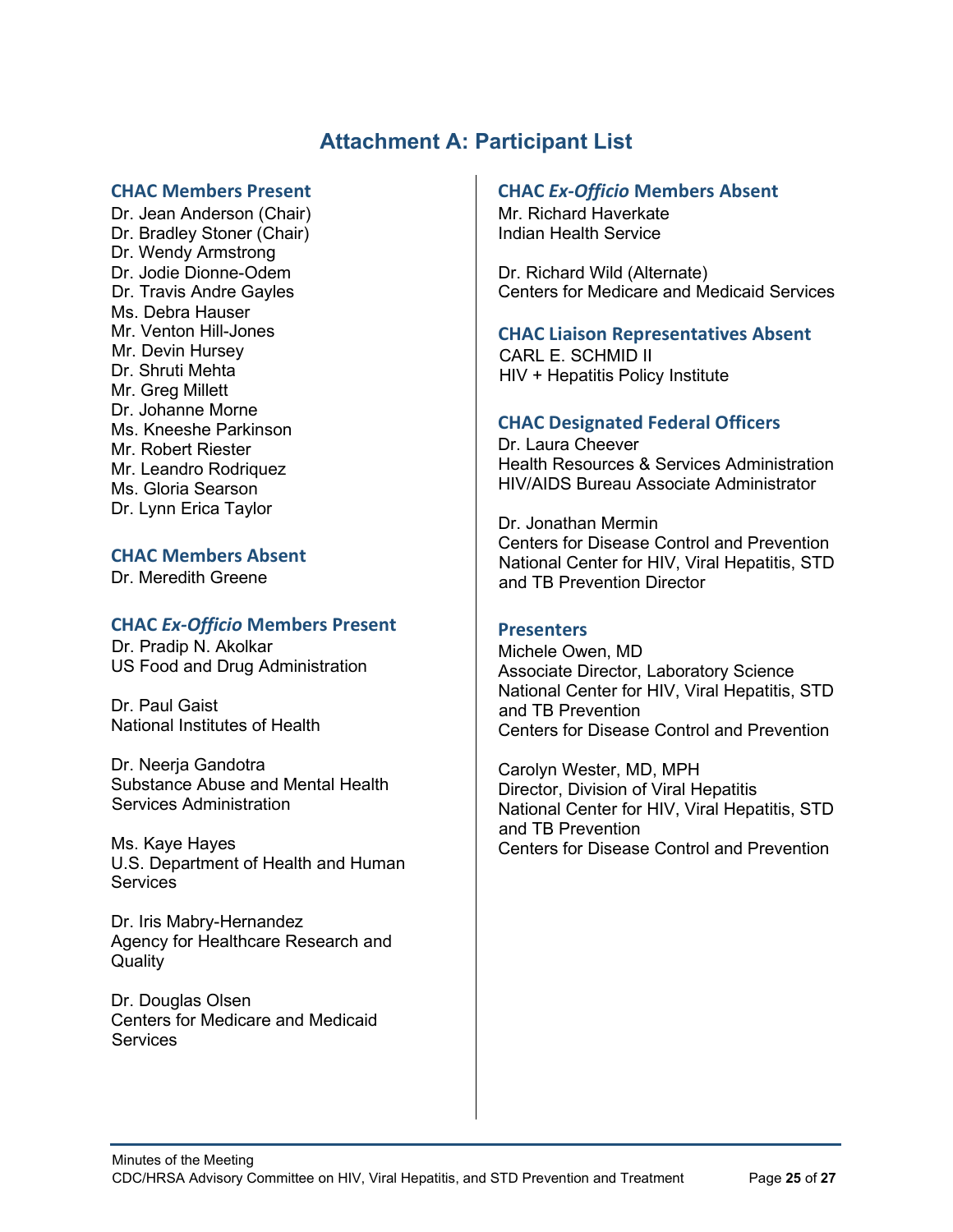# **Attachment B: List of Acronyms**

<span id="page-25-0"></span>

| AE             | <b>Adverse Event</b>                                                 |
|----------------|----------------------------------------------------------------------|
| <b>AHRQ</b>    | Agency for Healthcare Research and Quality                           |
| <b>APHL</b>    | <b>Association of Public Health Laboratories</b>                     |
| <b>ART</b>     | <b>Antiretroviral Therapy</b>                                        |
| <b>CBER</b>    | Center for Biologics Evaluation and Research                         |
| <b>CBOs</b>    | <b>Community-Based Organizations</b>                                 |
| <b>CDC</b>     | <b>Centers for Disease Control and Prevention</b>                    |
| <b>CDRH</b>    | Center for Devices and Radiological Health                           |
| <b>CDS</b>     | <b>Clinical Decision Support</b>                                     |
| <b>CDSS</b>    | <b>Clinical Decision Support System</b>                              |
| <b>CGO</b>     | <b>Community Guide Office</b>                                        |
| <b>CHAC</b>    | CDC/HRSA Advisory Committee on HIV, Viral Hepatitis and              |
|                | <b>STD Prevention and Treatment</b>                                  |
| <b>CHC</b>     | <b>Community Health Center</b>                                       |
| <b>CMS</b>     | <b>Centers for Medicare &amp; Medicaid Services</b>                  |
| <b>CMO</b>     | Committee Management Office                                          |
| COI            | <b>Conflicts of Interest</b>                                         |
| <b>DFO</b>     | <b>Designated Federal Officer</b>                                    |
| <b>DHAP</b>    | Division of HIV/AIDS Prevention                                      |
| <b>DSTDP</b>   | Division of STD Prevention                                           |
| ED.            | <b>Emergency Department</b>                                          |
| EHE.           | Ending the HIV Epidemic                                              |
| <b>EMR</b>     | <b>Electronic Medical Record</b>                                     |
| <b>FACA</b>    | <b>Federal Advisory Committee Act</b>                                |
| <b>FDA</b>     | Food and Drug Administration                                         |
| <b>FRN</b>     | <b>Federal Register Notice</b>                                       |
| <b>GCD</b>     | <b>Guideline Content Development</b>                                 |
| Georgia Tech   | Georgia Institute of Technology                                      |
| <b>GSS</b>     | <b>General Social Survey</b>                                         |
| <b>HAB</b>     | <b>HIV/AIDS Bureau</b>                                               |
| <b>HCV</b>     | <b>Hepatitis C Virus</b>                                             |
| <b>HHS</b>     | (United States Department of) Health and Human Services              |
| <b>HIVST</b>   | <b>HIV Self-Tests</b>                                                |
| <b>HRSA</b>    | <b>Health Resources and Services Administration</b>                  |
| IP             | <b>Implementation Planning</b>                                       |
| <b>IVD</b>     | In Vitro Device                                                      |
| <b>JAMA</b>    | Journal of the American Medical Association                          |
| <b>NAT</b>     | Nucleic-Acid                                                         |
| <b>NCHHSTP</b> | National Center for HIV/AIDS, Viral Hepatitis, STD and TB Prevention |
| <b>NHBS</b>    | National HIV Behavioral Surveillance                                 |
| <b>NHIS</b>    | National Health Interview Survey                                     |
| <b>NIH</b>     | National Institutes of Health                                        |

Minutes of the Meeting